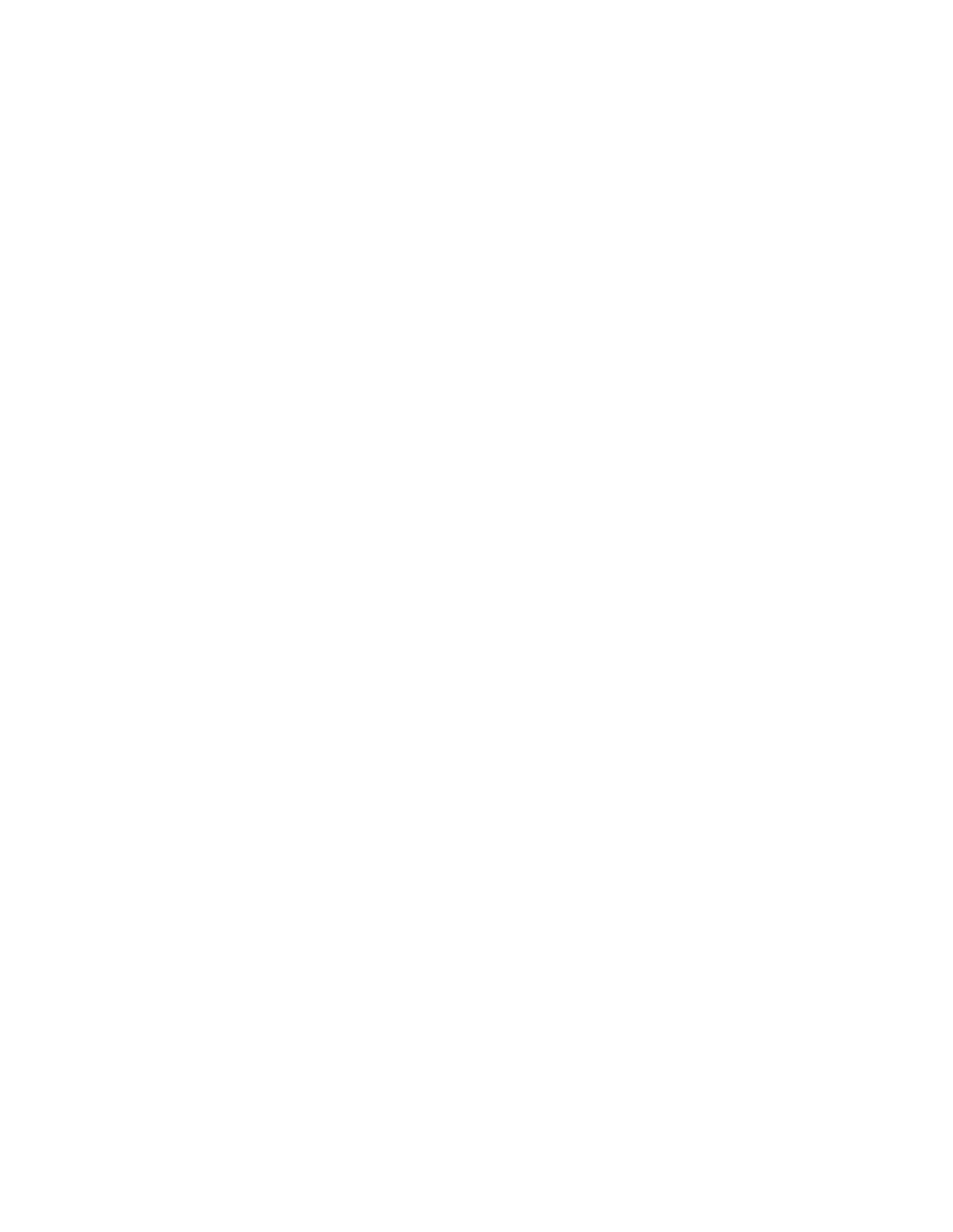## **SPOC**

*Research Report*

## The Crowding Out Effect of Tobacco Spending in Pakistan

**Wasim Saleem Muhammad Asif Iqbal**

**Social Policy and Development Centre**

March 2021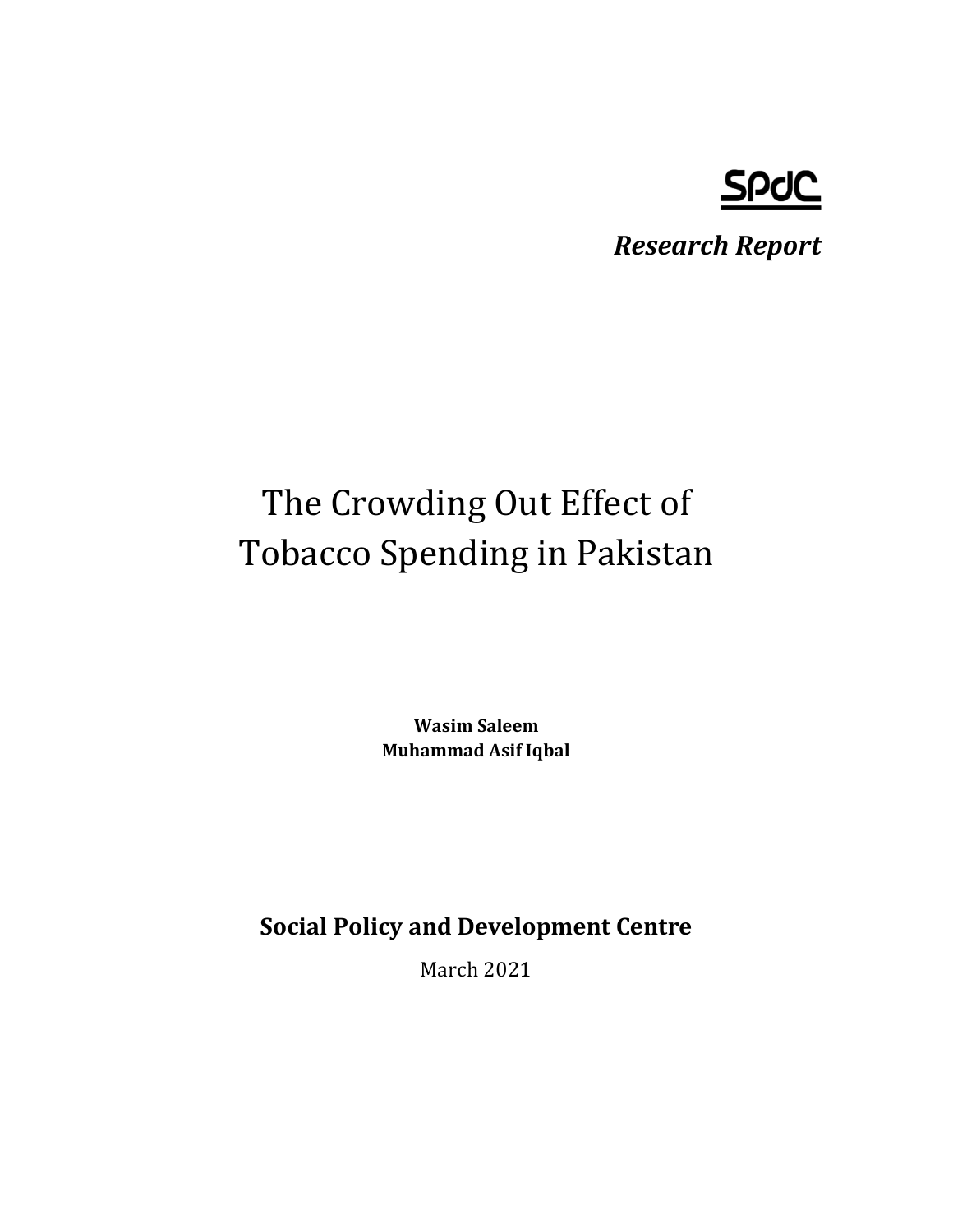The University of Illinois Chicago's (UIC) Institute for Health Research and Policy is funding a group of economists to develop evidence-based policy support for effective tobacco tax policies in low- and middle-income countries with the highest rates of tobacco consumption. The global collaboration on the economics of tobacco is facilitated through Tobacconomics, a web-based platform. UIC is a partner of the Bloomberg Initiative to Reduce Tobacco Use.

The Social Policy and Development Centre (SPDC) is funded by the UIC Institute for Health Research and Policy to conduct economic research on tobacco taxation in Pakistan. The views expressed in this report cannot be attributed to, nor do they represent, the views of UIC, the Institute for Health Research and Policy, or Bloomberg Philanthropies.

> Editing Support: Sana Lokhandwala Graphics and Designing: Muhammad Rizwanullah Khan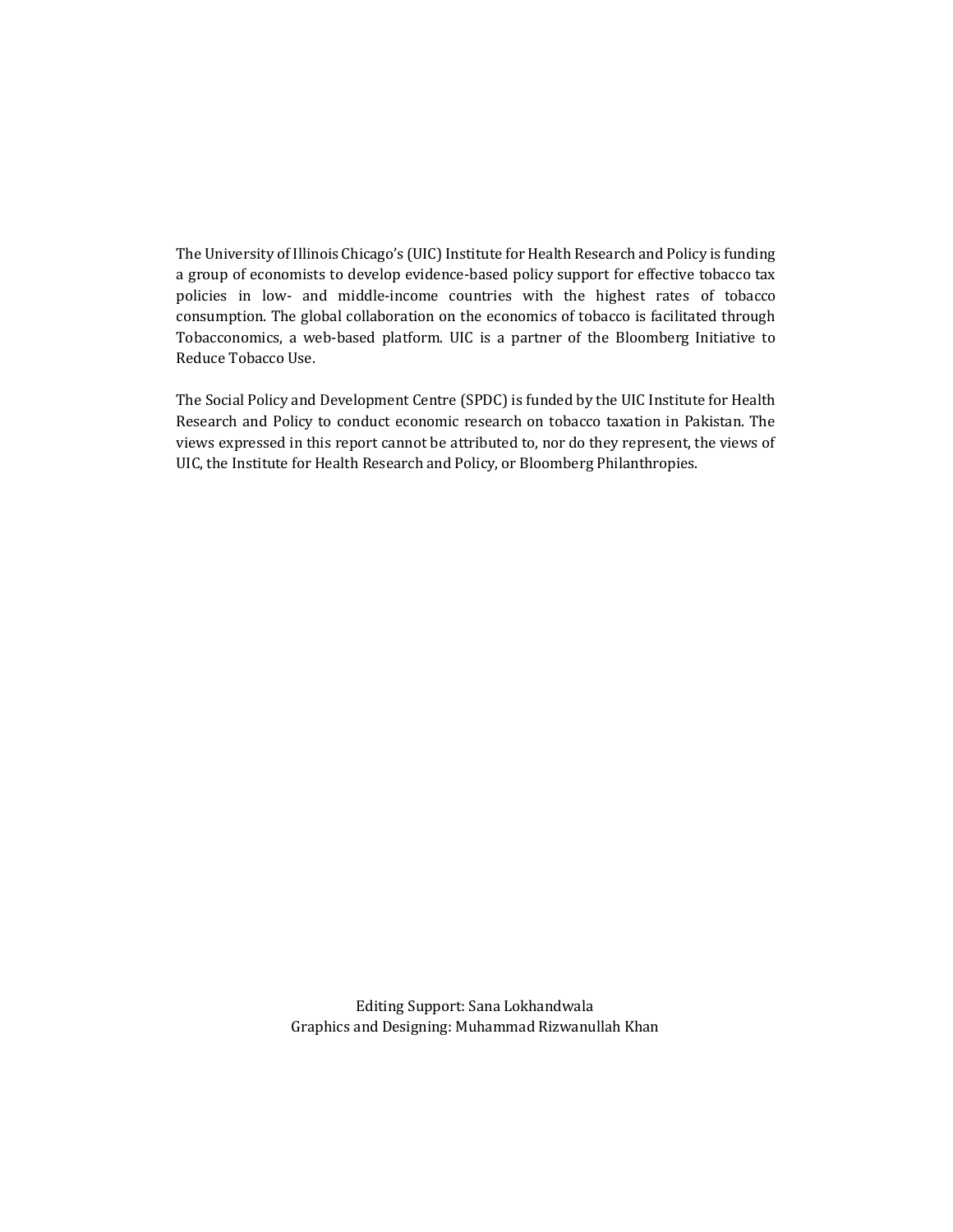## **Contents**

#### **APPENDIX**

#### **LIST OF TABLES**

| Table 4. Crowding out effects of tobacco expenditure: Regression results, 2018-19  11 |  |
|---------------------------------------------------------------------------------------|--|
| Table 5. Value used for simulation analysis: Monthly expenditures of tobacco-user     |  |
|                                                                                       |  |
|                                                                                       |  |

#### **LIST OF FIGURES**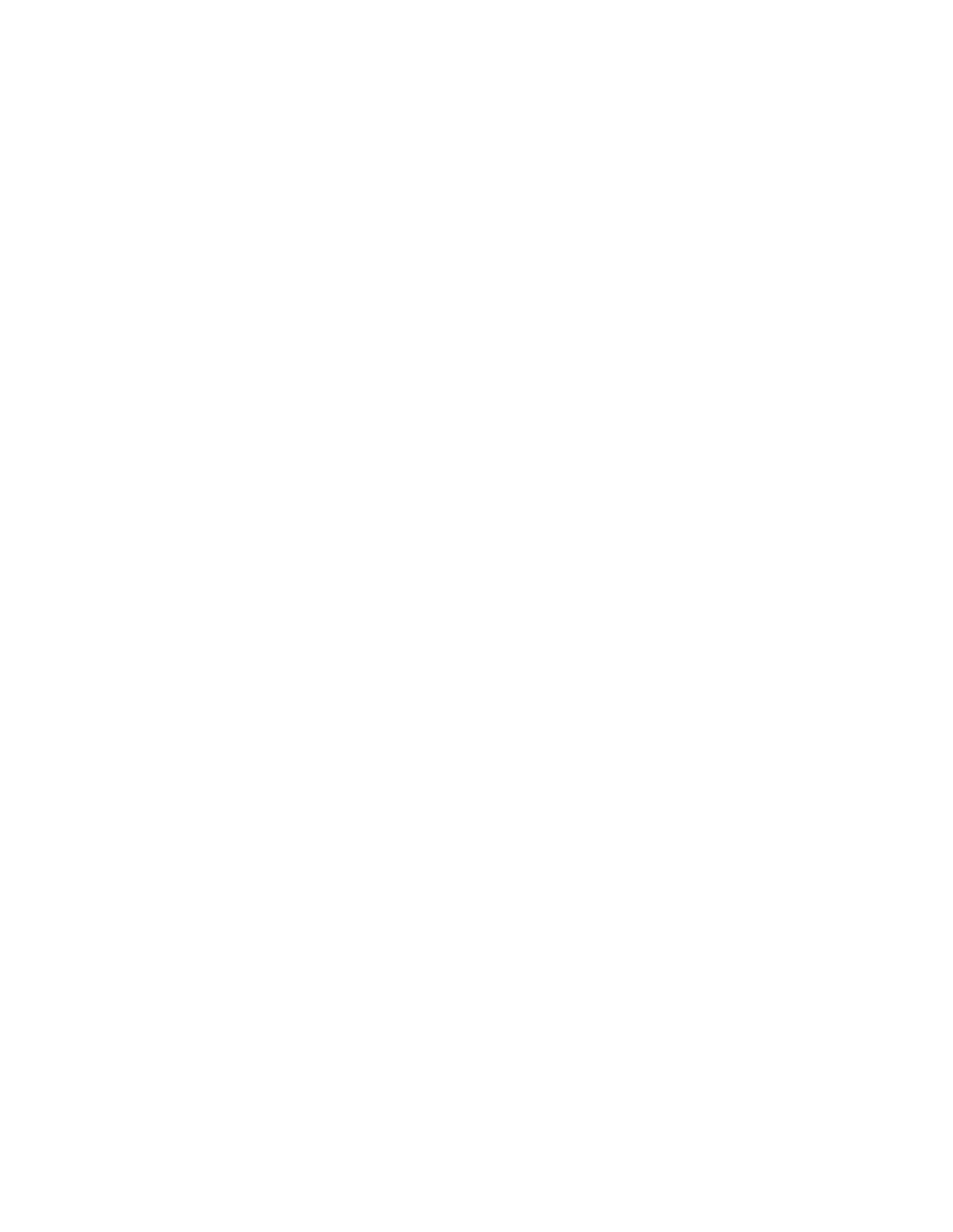## **Executive Summary**

Pakistan is a high-tobacco-burden country where more than 29 million adults use tobacco in some form, and tobacco expenditures constitute a sizeable portion of household budgets. Tobacco expenditure occurs at the cost of spending on necessities such as basic food, health, education, and housing. Therefore, policy interventions aimed at reducing tobacco use can have a significant impact on household welfare. Tobacco taxation, the most effective and cost-effective intervention to reduce tobacco use, is utilized in Pakistan as a policy tool for tobacco control. However, the government made a substantial reduction to the excise tax on cigarettes in 2017–18, which led to a price decline and fuelled cigarette consumption.

In this context, the current study assesses the impact of tobacco use on household expenditure patterns in Pakistan using data from the Household Integrated Economic Survey of 2015–16 and 2018–19. The study complements the authors' earlier work on the crowding out effect of tobacco expenditure in Pakistan. The key findings are the following:

- In Pakistan, overall tobacco-user households spend nearly three percent of their monthly budget on tobacco, while poor households devote more of their budget to tobacco compared to rich households.
- As a result of the tax-reduction policy, the real prices of cigarettes declined sharply by more than 27 percent in 2017–18. A comparison of the inflation-adjusted price index of cigarettes between 2015–16 and 2018–19 shows a decline of 22 percent during this period.
- The share of tobacco in total household expenditure decreased from 2.9 percent to 2.7 percent between 2015–16 and 2018–19. However, despite a decline in the tobacco budget share, monthly consumption of cigarettes per household increased by 27 percent, owing to reduced prices.
- The study finds strong evidence of a crowding out effect in Pakistan, where tobacco expenditure occurred at the expense of other household expenditures, in both years of analysis. The results for 2018–19 suggest that despite the decrease in its budget share, tobacco spending had a negative effect on the shares devoted to food, health, education, housing, household durables, and other commodities. The simulation analysis suggests that a reduction in tobacco expenditures by 50 percent would lead to an aggregate increase of 12 percent in expenditure on these commodity groups.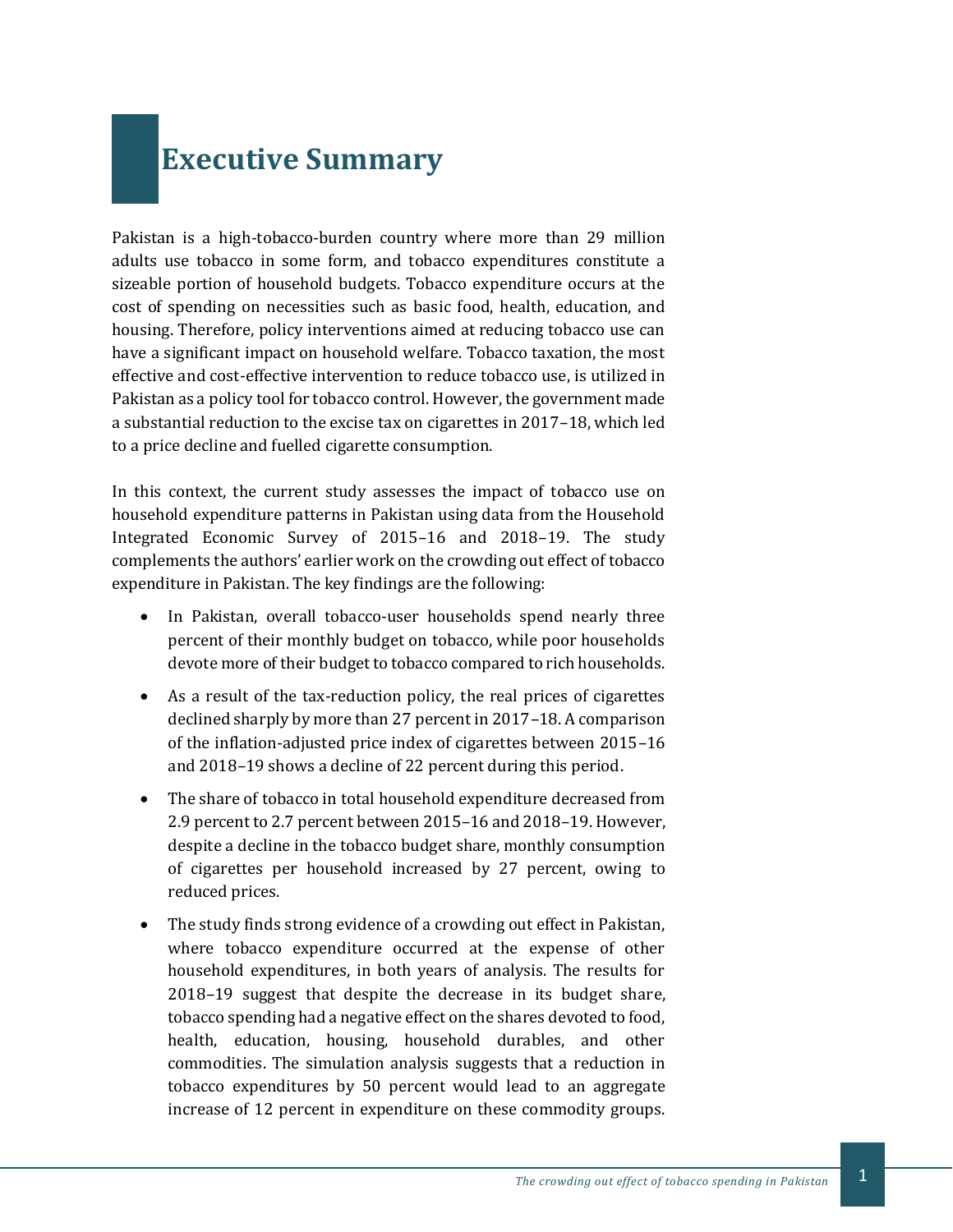For lower-income households, the major share of this increase would be devoted to basic food (47 percent) and health (21 percent).

• Some significant differences are observed between tobacco-user households belonging to different income groups. Basic food is the commodity that is most affected by tobacco use in lower-income households. In contrast, the budget shares of basic food and education are not affected by tobacco spending in higher-income households. A comparison of 2015–16 and 2018–19 indicates no profound differences in the pattern of crowding out effects at the aggregate level.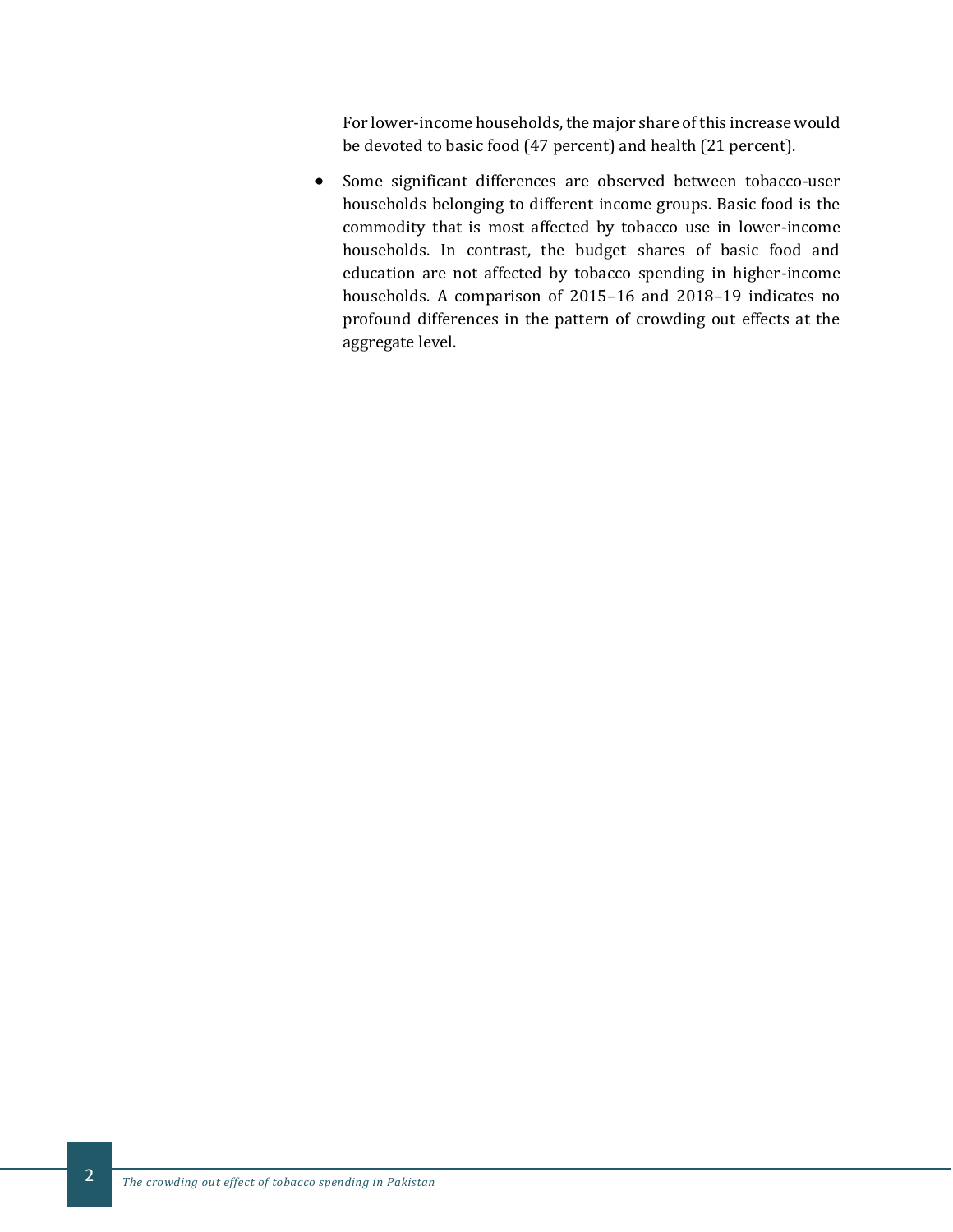### **1 INTRODUCTION**

Tobacco use has been globally acknowledged as a critical public health concern and is estimated to cause more than eight million deaths each year.<sup>1</sup> Pakistan is a high-tobacco-burden country where 31.8 percent of adult men and 5.8 percent of adult women use tobacco in some form. <sup>2</sup> Based on population projections for 2021,<sup>3</sup> this may translate to a population of more than 29 million tobacco users. The prevalence of tobacco use is higher among poor households. Estimates <sup>4</sup> based on Pakistan's Household Integrated Economic Survey (HIES) 2018–19 indicate that tobacco is consumed in 45.5 percent of households in the country—the ratio is 48.8 percent and 37.9 percent in poor and rich households, respectively.

The detrimental impacts of tobacco use are not limited to health alone, as it also affects people's economic and social well-being across the globe. At the household level, tobacco spending can crowd out necessary expenditures on basic needs (Wang et al., 2006) and thus can have a direct bearing on household welfare. The research evidence suggests that household consumption patterns are significantly affected by tobacco expenditure. Moreover, the crowding out effect is generally greater among poor households—especially when it comes to food and education-related expenditures.<sup>5</sup> Analysing household spending patterns, therefore, becomes crucial for understanding the opportunity cost of tobacco use.

With regard to Pakistan, a study by the Social Policy and Development Centre (SPDC), using HIES 2015–16 data, found strong evidence of a crowding out effect where tobacco expenditure led to reduced spending on basic needs, particularly among poor households (Saleem & Iqbal, 2020). The analysis revealed that poor households spend more of their budget on tobacco than rich households, and the budget share allocated to tobacco is even greater than education and health. The current study is a continuation of the abovementioned research and uses the latest HIES 2018–19 data to estimate the impact of tobacco use on household consumption patterns. Exploring the change in these patterns is particularly important, considering the changes in tax policy and cigarette prices during this period.

*The research evidence suggests that household consumption patterns are significantly affected by tobacco expenditure.*

<sup>1</sup> https://www.who.int/news-room/fact-sheets/detail/tobacco

<sup>2</sup> Global Adult Tobacco Survey (GATS) Pakistan, 2014, available at <https://www.who.int/tobacco/surveillance/survey/gats/pak/en/>

<sup>3</sup> https://www.census.gov/data-tools/demo/idb/informationGateway.php

<sup>4</sup> Authors' estimates based on data from the Household Integrated Economic Survey, Pakistan Bureau of Statistics, Government of Pakistan (2018–19)

<sup>5</sup> See for example Efroymson et al. (2001), Wang et al. (2006), John (2008), San & Chaloupka (2016), Paraje & Araya (2018), and Saleem & Iqbal (2020).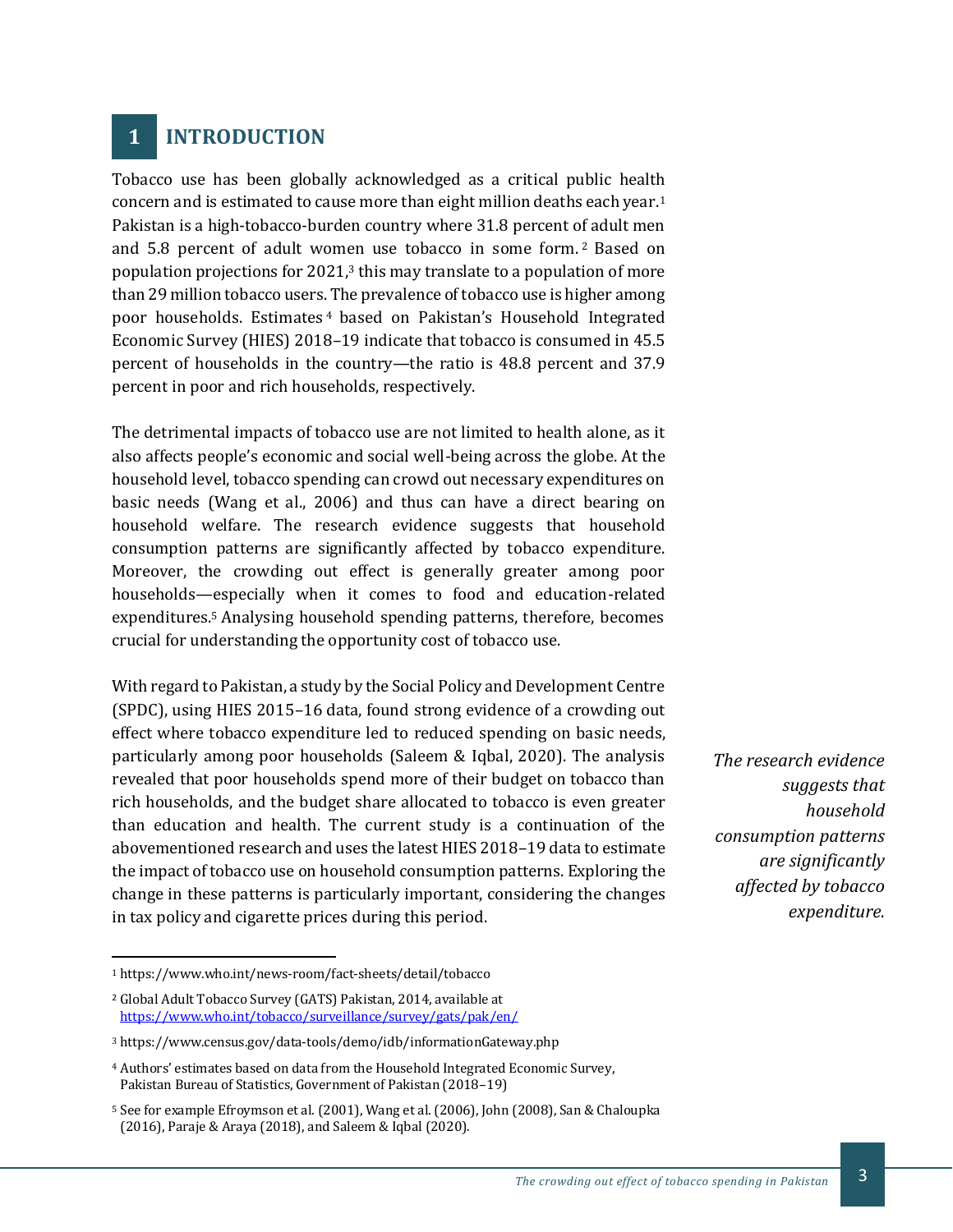The Federal Excise Duty (FED) is the major tax levied on cigarettes in the country, and its structure is based on a price-tier system; higher specific rates are applied to brands with higher prices. In 2015–16, the reference year of the previous study, a two-tier FED structure was in place. In 2017, the government introduced a three-tier excise duty structure for cigarettes—with a new tier for the low-priced brands. The tax rate applicable to the new tier was substantially reduced, which led to a decline in cigarette prices (SPDC, 2018). The price data of the Pakistan Bureau of Statistics (PBS) shows that the average price of cigarettes in 2018–19 was less than that in 2015–16, which would have affected cigarette consumption. In this context, the current research aims to compare the crowding out effects of tobacco expenditure for 2015–16 and 2018–19 and assess whether there was any change in the pattern of household expenditure, especially consumption expenditure on tobacco. The analysis is carried out separately for poor and rich households.

This report is organized into seven sections. Trends in tax policy, cigarette prices, and tobacco spending are given in Section 2, while Section 3 provides estimates of cigarette consumption in relation to tax and price changes. Section 4 presents data sources and descriptive analysis. Research findings and the simulated effect of tobacco expenditure are discussed in sections 5 and 6, respectively. The closing section draws conclusions and policy implications.

#### **2 TREND IN TAX RATES, CIGARETTE PRICES, AND TOBACCO SPENDING**

The structure and rates of FED have gone through several revisions during the last few years. A major change was made in 2017–18 when the federal government introduced a three-tier FED structure for cigarettes—with a new tier for the low-priced brands. The tax rate applicable on the new tier was reduced by 48 percent, from Rs 1.5 per stick to Rs 0.8 per stick. The reason given by the government for drastically reducing the tax rate was to eliminate the illicit trade of cigarettes by reducing the price differential for the lowest tier and enhancing revenue by increasing the share of duty-paid cigarettes.<sup>6</sup> However, contrary to the government's expectation, the tax rate reduction led to a loss of potential revenue (SPDC, 2018a). As shown in Figure 1, the effective FED rate declined from Rs 1.9 per stick to Rs 1.1 from 2016–17 to 2017–18. Comparison of the two years selected for the analysis shows that the effective tax rate declined by 12 percent between 2015–16 and 2018–19.

<sup>6</sup> See SPDC (2018) for further details.

*The effective tax rate declined by 12 percent between 2015–16 and 2018–19.*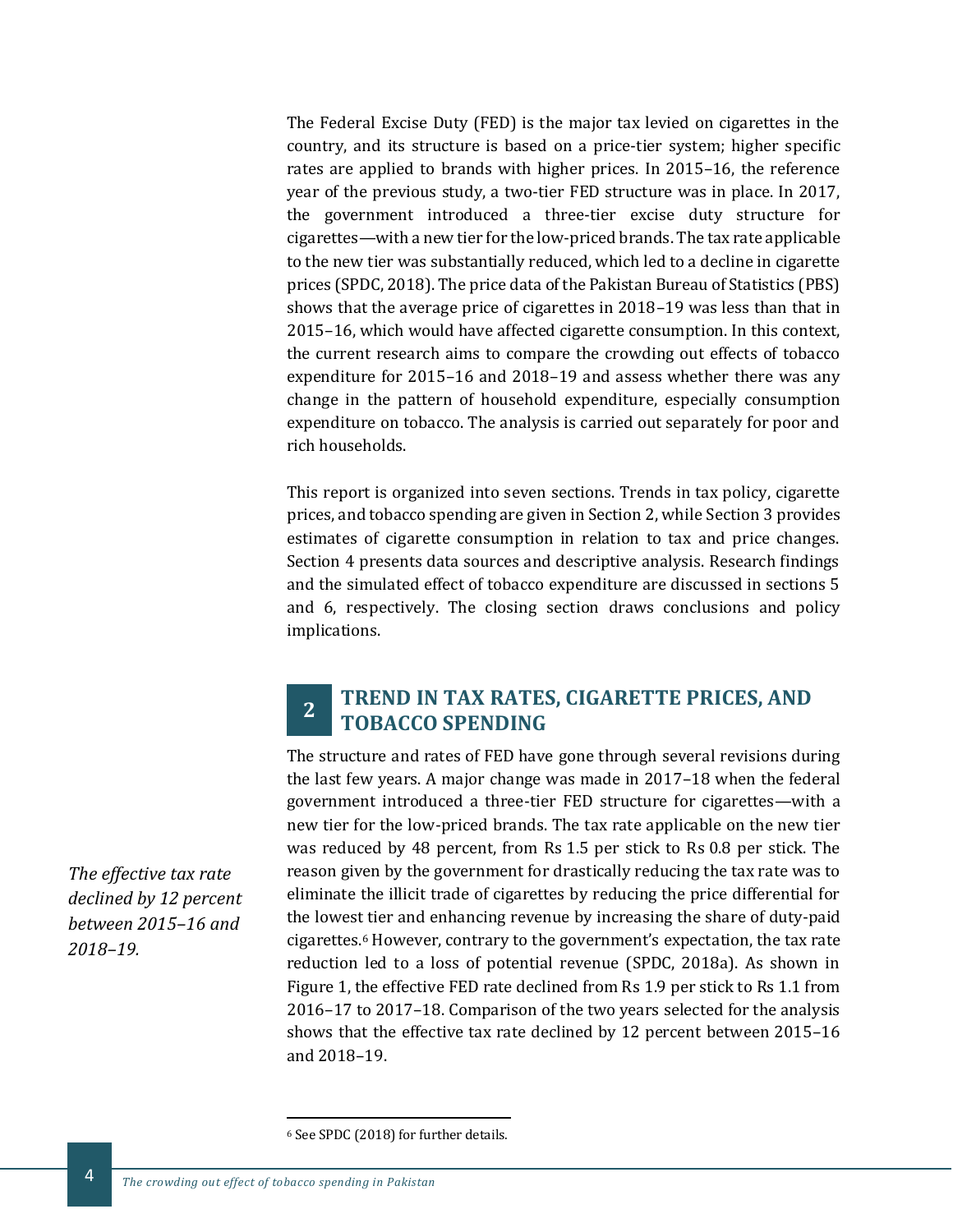| Table 1. Structure of federal excise duty on cigarettes                           |         |                                       |
|-----------------------------------------------------------------------------------|---------|---------------------------------------|
| Tier: Price per thousand sticks                                                   |         | FED Rate                              |
|                                                                                   | 2015-16 |                                       |
| Tier 1: ≤ Rs 3,600<br>Tier $2:$ > Rs 3,600                                        |         | Rs 1,420<br>Rs 3,155                  |
|                                                                                   | 2016-17 |                                       |
| Tier 1: ≤ Rs 4,000<br>Tier $2:$ > Rs 4,000                                        |         | Rs 1,536<br>Rs 3,436                  |
|                                                                                   | 2017-18 |                                       |
| Tier 1: ≤ Rs 2,950<br>Tier 2: $>$ Rs 2,950 $\le$ Rs 4,500<br>Tier $3:$ > Rs 4,500 |         | <b>Rs 800</b><br>Rs 1,670<br>Rs 3,740 |
|                                                                                   | 2018-19 |                                       |
| Tier 1: ≤ Rs 2,950<br>Tier 2: $>$ Rs 2,950 $\le$ Rs 4,500<br>Tier $3:$ > Rs 4,500 |         | <b>Rs 848</b><br>Rs 1,770<br>Rs 3,964 |
|                                                                                   | 2019-20 |                                       |
| Tier 1: ≤ Rs 5,960<br>Tier $2:$ > Rs 5,960                                        |         | Rs 1,650<br>Rs 5,200                  |
| Source: Federal Bureau of Revenue (FBR)                                           |         |                                       |

The lower FED rate contributed to lowering the price of cigarettes. Figure 2 shows that the real price of cigarettes (nominal price divided by general consumer price index) decreased by more than 27 percent in a year—from Rs 107.5 in 2016–17 to Rs 80.1 in 2017–18. During the period of analysis (2015–16 to 2018–19), the value of the real price index of cigarettes fell from 100 to 77.8. It is important to note that the nominal price also declined.

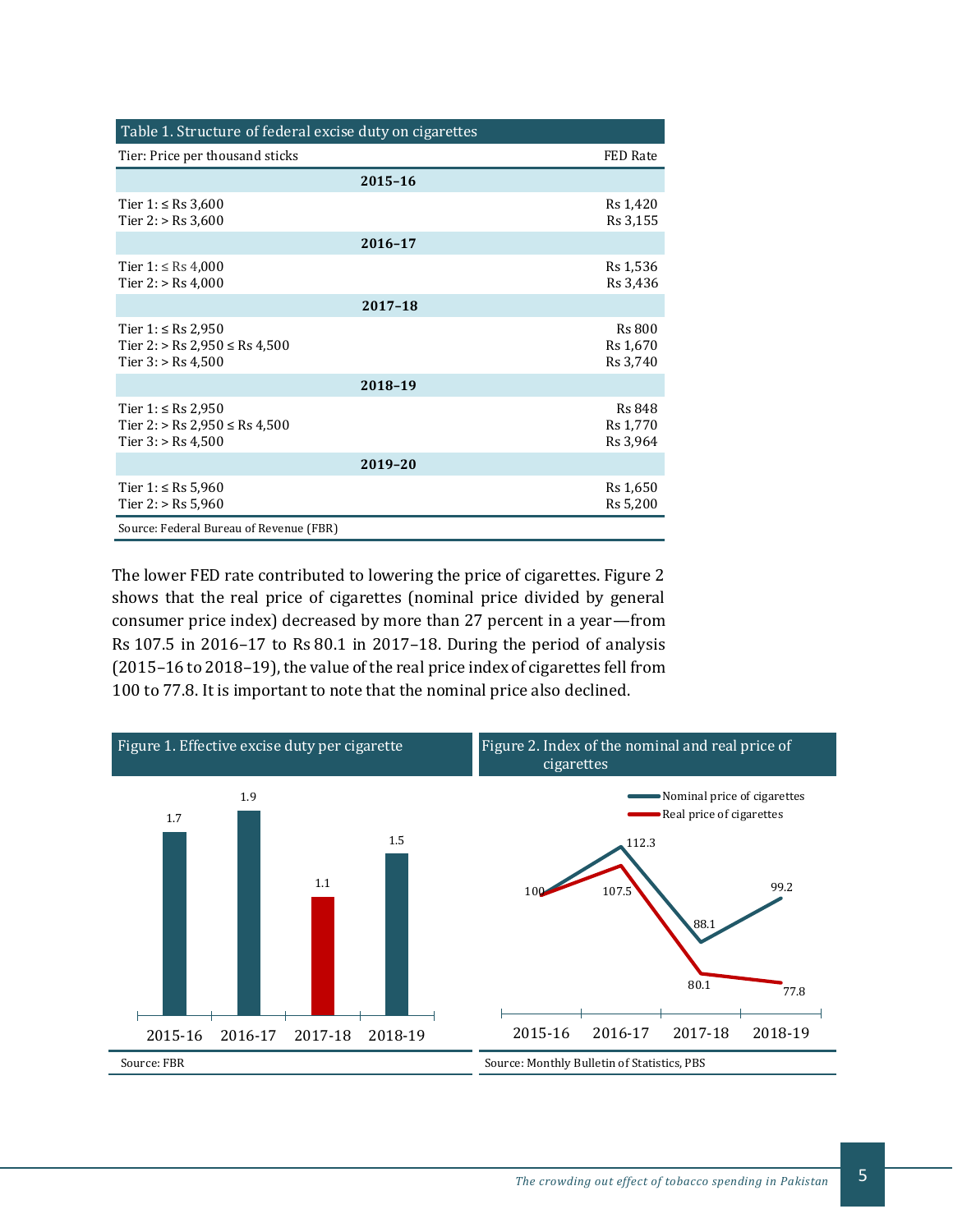The decrease in cigarette prices also affected the affordability of cigarettes, which is considered a key determinant of tobacco use behaviour since it combines the impact of tobacco price changes and economic growth (He et al., 2018). Affordability is calculated using the relative income





price ratio, defined as the percentage of per capita GDP required to purchase 100 packs (or 2000 sticks) of cigarettes. As plotted in Figure 3, cigarettes have become more affordable as the ratio decreased from 3.6 percent to 2.9 percent from 2015–16 to 2018–19.

The reduction in cigarette prices seems to have affected households' level of tobacco expenditure as well. The share of tobacco in total household expenditure decreased from 2.9 percent in 2015–16 to 2.7 percent in 2018– 19 (Figure 4), which is mainly driven by a decline of 0.8 percentage points in higher-income households—from 2.6 percent to 1.8 percent. This could be for two reasons: a decline in prices or consumption. The trend in cigarette prices and affordability presented above indicate that the share of tobacco expenditure may have decreased primarily due to the reduction in cigarette prices compared to other commodities and not due to a decrease in cigarette consumption (cigarette consumption trends are discussed in the next section). It is also important to mention that the share of tobacco expenditure (2.7 percent) is not trivial in relation to other categories, as food is the single largest category of expenditures in Pakistani households, accounting for more than 40 percent of the total household budget. Therefore, even a small proportion of disposable income available for spending on basic needs may matter for lower-income households.



*The crowding out effect of tobacco spending in Pakistan* 6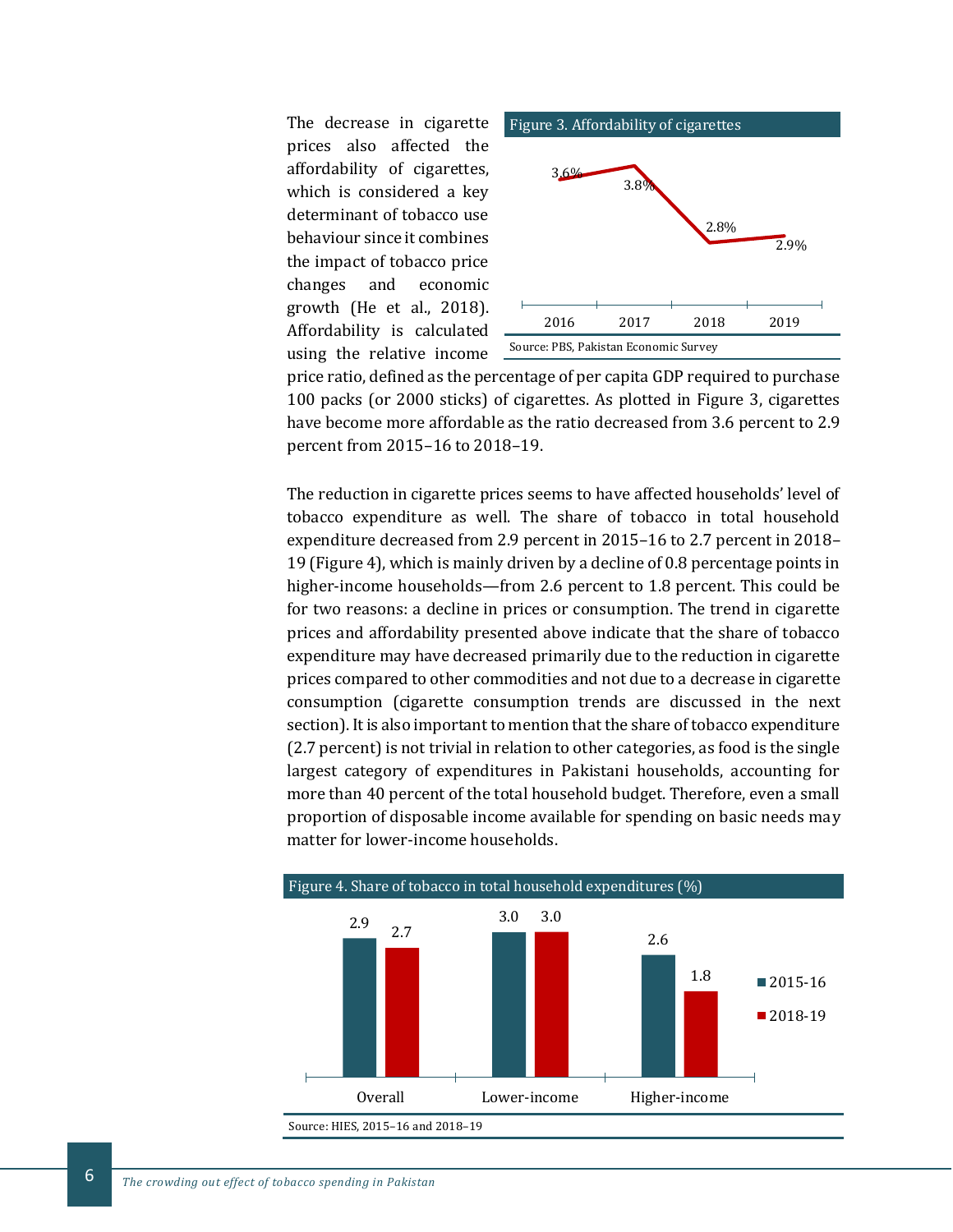#### **3 THE IMPACT OF TAX CHANGES ON CIGARETTE PRICES AND CONSUMPTION LEVELS**

As mentioned earlier, a substantial reduction in FED rates was introduced in 2017–18, particularly for low-priced brands. Therefore, this study attempts to observe any changes in cigarette consumption corresponding to the changes in tax rates and prices during this period. For this analysis, consumption of cigarettes is divided into two categories or tiers, based on retail prices and applicable statutory rates. For example, the maximum retail price of a low-priced brand in 2015–16 was Rs 72.5 per pack of 20 cigarettes (or Rs 3.625 per stick). Therefore, if the price reported by households (in HIES 2015–16 data) is less than Rs 3.625 per stick, it is categorized as a lowpriced brand, while a reported price above this threshold is considered as high-priced.

A comparison of tax rates applicable in 2015–16 and 2018–19 shows that the statutory tax rate for low-priced brands declined from Rs 1.42 to Rs 0.85 per stick (Table 2). Similarly, the average price reported by households was lower in 2018–19 (Rs 2.2 per stick) as compared to 2015–16 (Rs 2.7 per stick). Correspondingly, reported monthly consumption of cigarettes per household increased from 357 sticks to 436 sticks during the same period. Furthermore, consumption of high-priced brands also increased from 227 to 329 sticks. Overall, cigarette consumption increased by 27 percent (from 326 sticks to 414 sticks).

| Table 2. Reported consumption of cigarettes at household level |                                  |                                      |                                  |  |  |  |  |  |
|----------------------------------------------------------------|----------------------------------|--------------------------------------|----------------------------------|--|--|--|--|--|
| Category of<br>cigarette                                       | Statutory rate (Rs<br>per stick) | Reported<br>consumption <sup>e</sup> | Reported price per<br>stick (Rs) |  |  |  |  |  |
|                                                                |                                  | $2015 - 16$                          |                                  |  |  |  |  |  |
| Low-priced a                                                   | 1.420                            | 357                                  | 2.7                              |  |  |  |  |  |
| High-priced b                                                  | 3.155                            | 227                                  | 6.4                              |  |  |  |  |  |
| Overall                                                        |                                  | 326                                  | 3.6                              |  |  |  |  |  |
|                                                                |                                  | 2018-19                              |                                  |  |  |  |  |  |
| Low-priced c                                                   | 0.848                            | 436                                  | 2.2                              |  |  |  |  |  |
| High-priced <sup>d</sup>                                       | 3.964                            | 329                                  | 5.9                              |  |  |  |  |  |
| Overall                                                        |                                  | 414                                  | 2.7                              |  |  |  |  |  |

<sup>a</sup> If the reported price per stick is less than Rs 3.625

<sup>b</sup> If the reported price per stick is greater than Rs 3.625

<sup>c</sup> If the reported price per stick is less than Rs 3.45

<sup>d</sup> If the reported price per stick is greater than Rs 3.45

<sup>e</sup>Number of sticks per household per month

Sources: HIES, 2015–16 and 2018–19; Monthly Bulletin of Statistics, PBS

*Monthly consumption of cigarettes per household increased from 357 sticks in 2015–16 to 436 sticks in 2018–19.*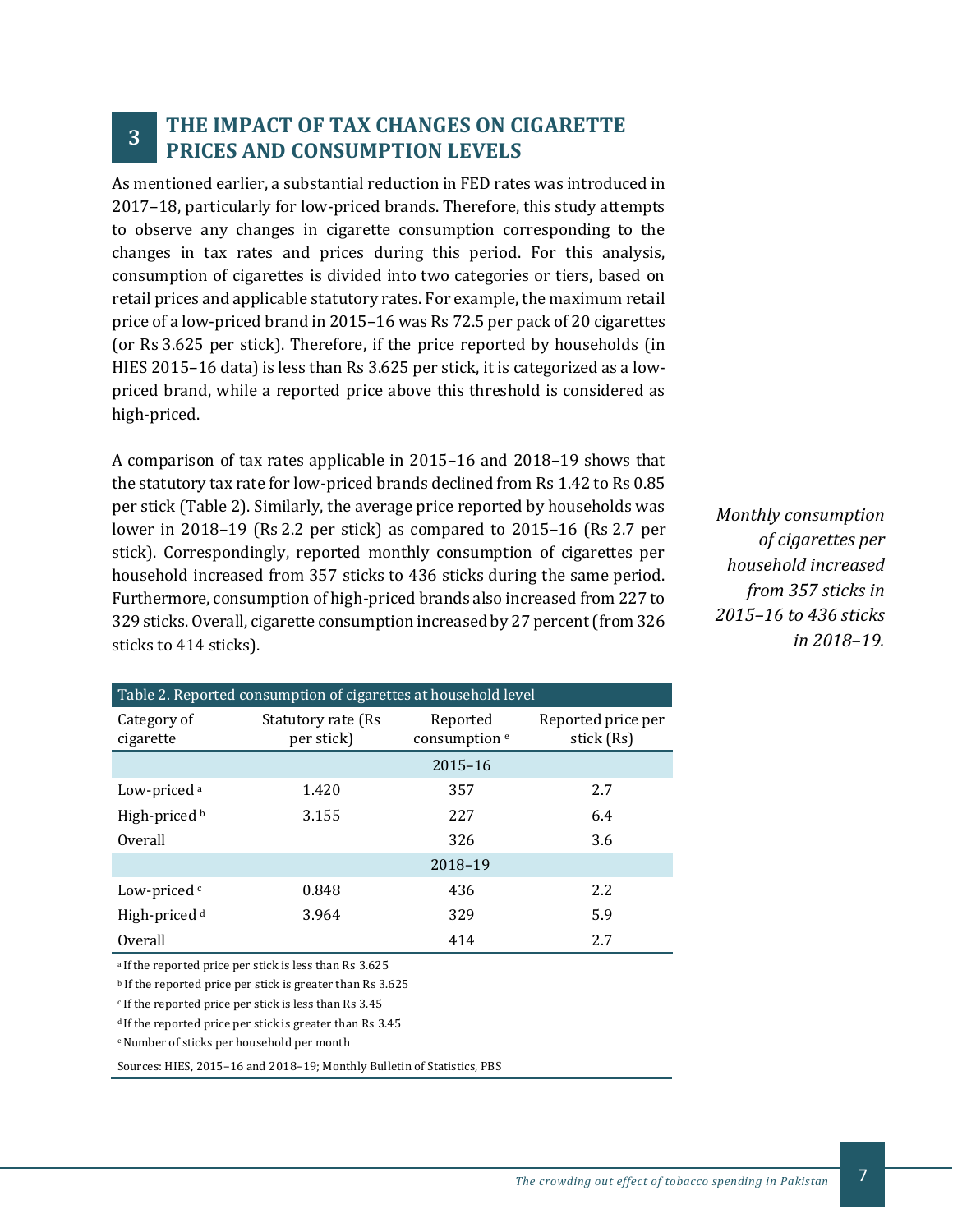### **4 THE DATA AND DESCRIPTIVE ANALYSIS**

The data source and descriptive statistical analysis of the variables used for estimating the crowding out effect of tobacco use are presented in this section, whereas the research methodology, including the theoretical framework of the study and estimation of the regression model, is provided in Appendix A.

The primary source of data for tobacco expenditure and consumption is the HIES 2015–16 and 2018–19, conducted by the Pakistan Bureau of Statistics (PBS). The other data sources include the Federal Board of Revenue (for taxrelated data), Pakistan Economic Survey, and PBS's Monthly Bulletin of Statistics (for prices and cigarette production).

HIES is a nationally representative survey that collected data from 24,238 households in 2015–16 and 24,469 households in 2018–19.<sup>7</sup> Consumption expenditures for more than 300 commodities at the household level are covered in the survey. For the analysis presented in this report, expenditures are divided into the following 13 commodity groups, which mostly correspond to the HIES categories (see Appendix B). The 'food' group is subdivided into basic food and other food, where the former includes all food items except for food eaten in restaurants.

| $\bullet$ Basic food | Transport<br>$\bullet$          |
|----------------------|---------------------------------|
| • Other food         | Communication<br>$\bullet$      |
| • Tobacco            | Energy<br>$\bullet$             |
| • Clothing           | Housing<br>$\bullet$            |
| $\bullet$ Health     | Household durables<br>$\bullet$ |
| $\bullet$ Education  | Leisure<br>$\bullet$            |
|                      | <b>Others</b>                   |

A household is categorized as a tobacco-user household if it reports any expenditure on any tobacco product, whether the expenditure was incurred by a single person or by multiple persons. Furthermore, households are divided into two groups with respect to their income: the bottom 60 percent are categorized as lower-income and the top 40 percent as higher-income.<sup>8</sup> A comparative analysis of tobacco-user and tobacco non-user households is presented in Table 3, while further details of descriptive statistics for both years (2015–18 and 2018–19) are provided in Appendix C.

<sup>7</sup> HIES is a cross-sectional survey repeated every 2 to 3 years.

<sup>&</sup>lt;sup>8</sup> In absolute rupee terms, the cut-off point is annual per capita income of Rs 72,000.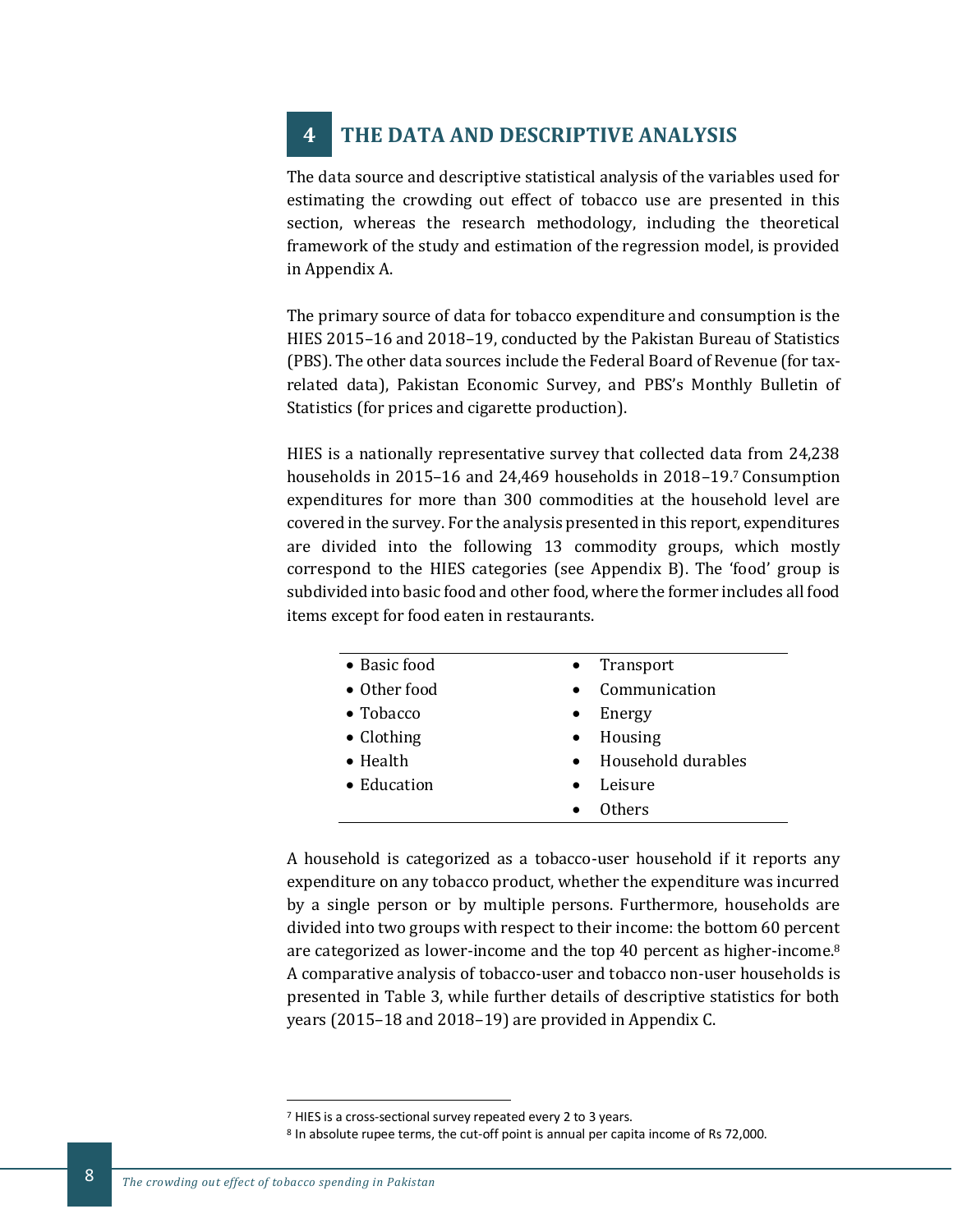As far as the composition of household expenditure is concerned, around 40 percent of the household budget is allocated to basic food, reflecting the low income level of households in Pakistan. Other expenditure groups absorbing larger budget shares include housing, energy, and clothing. Altogether, these commodity groups consume nearly 70 percent of the household budget. Education and health, which have a direct bearing on household welfare, receive low priority due to resource constraints.

The HIES 2018–19 data indicate that on average tobacco-user households spend 2.7 percent of their monthly budget on tobacco products, while the ratio for lower-income and higher-income households is 3.0 percent and 1.8 percent, respectively. Similarly, rural households allocate more of their budget (2.8 percent) to tobacco than urban households (2.5 percent). The analysis also indicates that female-headed households spend a lesser share of their budget on tobacco than male-headed households (Appendix C). This finding also corresponds with the difference in the average number of male adults per household, since the prevalence of tobacco use in Pakistan is much higher among men than women—about 85 percent of adult tobacco users in the country are males.<sup>9</sup>

*On average, tobaccouser households spend 2.7 percent of their monthly budget on tobacco products.*

| Table 3. Average share of commodity groups in household expenditures (%) |                                            |                         |                  |                   |                      |                   |  |  |
|--------------------------------------------------------------------------|--------------------------------------------|-------------------------|------------------|-------------------|----------------------|-------------------|--|--|
|                                                                          | Budget shares of commodity groups, 2018-19 |                         |                  |                   | Difference in shares |                   |  |  |
|                                                                          | Tobacco non-                               | Tobacco-user households |                  |                   |                      | Users - Non-users |  |  |
|                                                                          | user<br>households                         | Overall                 | Lower-<br>income | Higher-<br>income | 2018-19              | $2015 - 16$       |  |  |
| <b>Commodity groups</b>                                                  |                                            |                         |                  |                   |                      |                   |  |  |
| Basic food items                                                         | 38.42                                      | 40.33                   | 42.43            | 34.35             | $1.91*$              | $2.41*$           |  |  |
| Other food items                                                         | 2.65                                       | 2.60                    | 2.57             | 2.70              | $-0.05$              | $-0.08*$          |  |  |
| Tobacco                                                                  | 0.00                                       | 2.70                    | 3.03             | 1.80              | $2.70*$              | $2.90*$           |  |  |
| Clothing                                                                 | 7.95                                       | 7.54                    | 7.70             | 7.13              | $-0.41*$             | $-1.00*$          |  |  |
| Health                                                                   | 3.31                                       | 3.36                    | 3.43             | 3.10              | 0.05                 | $-0.11$           |  |  |
| Education                                                                | 3.76                                       | 2.56                    | 1.83             | 4.73              | $-1.20*$             | $-1.37*$          |  |  |
| Transportation                                                           | 6.60                                       | 5.82                    | 5.40             | 7.03              | $-0.78*$             | $-0.52$           |  |  |
| Communication                                                            | 1.79                                       | 1.73                    | 1.63             | 2.09              | $-0.06*$             | $-0.32*$          |  |  |
| Energy                                                                   | 8.99                                       | 8.86                    | 9.17             | 8.02              | $-0.13*$             | $-0.13$           |  |  |
| Housing                                                                  | 14.11                                      | 12.25                   | 11.50            | 14.42             | $-1.86*$             | $-1.46$           |  |  |
| Household durables                                                       | 3.40                                       | 3.43                    | 3.30             | 3.85              | 0.03                 | $-0.01*$          |  |  |
| Leisure                                                                  | 0.63                                       | 0.64                    | 0.67             | 0.55              | 0.01                 | $-0.07*$          |  |  |
| Others                                                                   | 8.37                                       | 8.17                    | 7.43             | 10.22             | $-0.20*$             | $-0.26$           |  |  |
| Number of observations                                                   | 13,344                                     | 11,125                  | 7,743            | 3,382             |                      |                   |  |  |
| Monthly expenditure (Rs)                                                 | 42,254                                     | 40,313                  | 31,851           | 59,686            |                      |                   |  |  |
| * Significant at 5% level<br>Source: HIES 2015-16 and 2018-19            |                                            |                         |                  |                   |                      |                   |  |  |

<sup>9</sup> Global Adult Tobacco Survey (GATS) Pakistan, 2014, available at <https://www.who.int/tobacco/surveillance/survey/gats/pak/en/>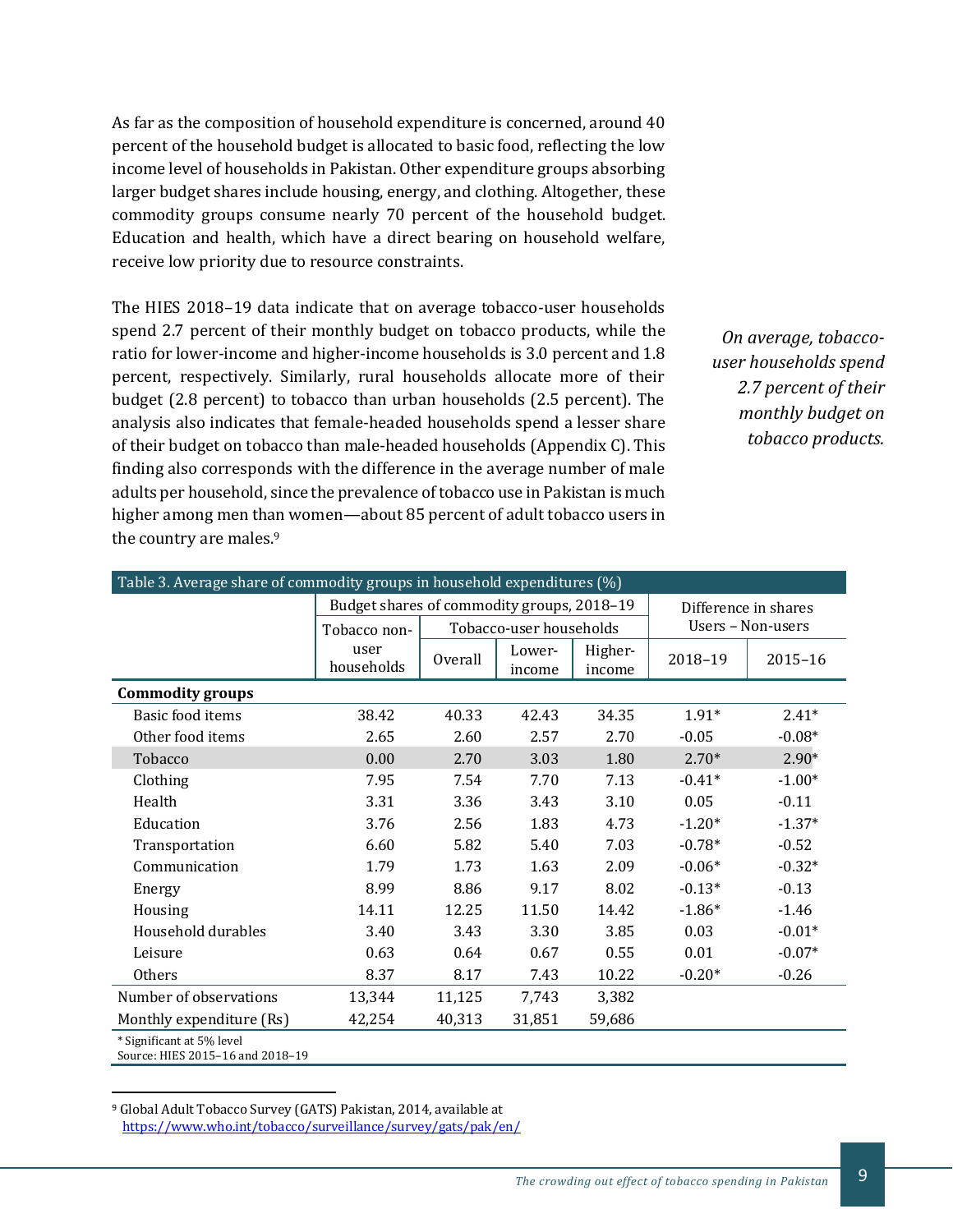There are significant differences in the budget shares of various commodity groups. As compared to tobacco non-user households, tobacco-user households allocate a lower budget share to most commodity groups except for basic food. The commodities receiving lower shares (with a statistically significant difference) include clothing, education, transport, communication, energy, housing, and other basic food. Health, household durables, and leisure receive slightly higher shares, but the differences are small and statistically insignificant.

Within tobacco-user households, the budget shares of lower-income households are higher for tobacco, basic food, clothing, health, and energy than higher-income households. On the other hand, they spend less on some important commodities such as education and housing. The consumption expenditure pattern in 2015–16 is more or less the same as in 2018–19. The differential analysis indicates that tobacco use may have influenced intrahousehold resource allocation, where tobacco-user households spent less on other goods and services because of their tobacco spending.

### **5 METHODOLOGY AND RESULTS**

In order to estimate the crowding out effect of tobacco spending on the expenditure of other goods and services, this research involves an econometric analysis of household spending patterns—which controls for the effects of other variables, such as socioeconomic and demographic characteristics of households—to determine whether there are any differentials in the spending preferences of tobacco-user and non-user households.

The theoretical framework developed by John (2008) is used for this analysis. A key assumption of the framework is that each household wants to maximize utility given a set of socioeconomic characteristics. Households make decisions about the consumption of each commodity, considering their income and the prices of commodities. An econometric model for conditional demand functions is used, which assumes that a household's expenditure on tobacco is predetermined, implying that a household has already decided the level of tobacco expenditure, and the household has to maximize utility subject to the expenditure in excess of the pre-allocated tobacco expenditure—that is, within the reduced income level (see Appendix A for details).

*As compared to tobacco non-user households, tobaccouser households allocate a lower budget share to most commodity groups except for basic food.*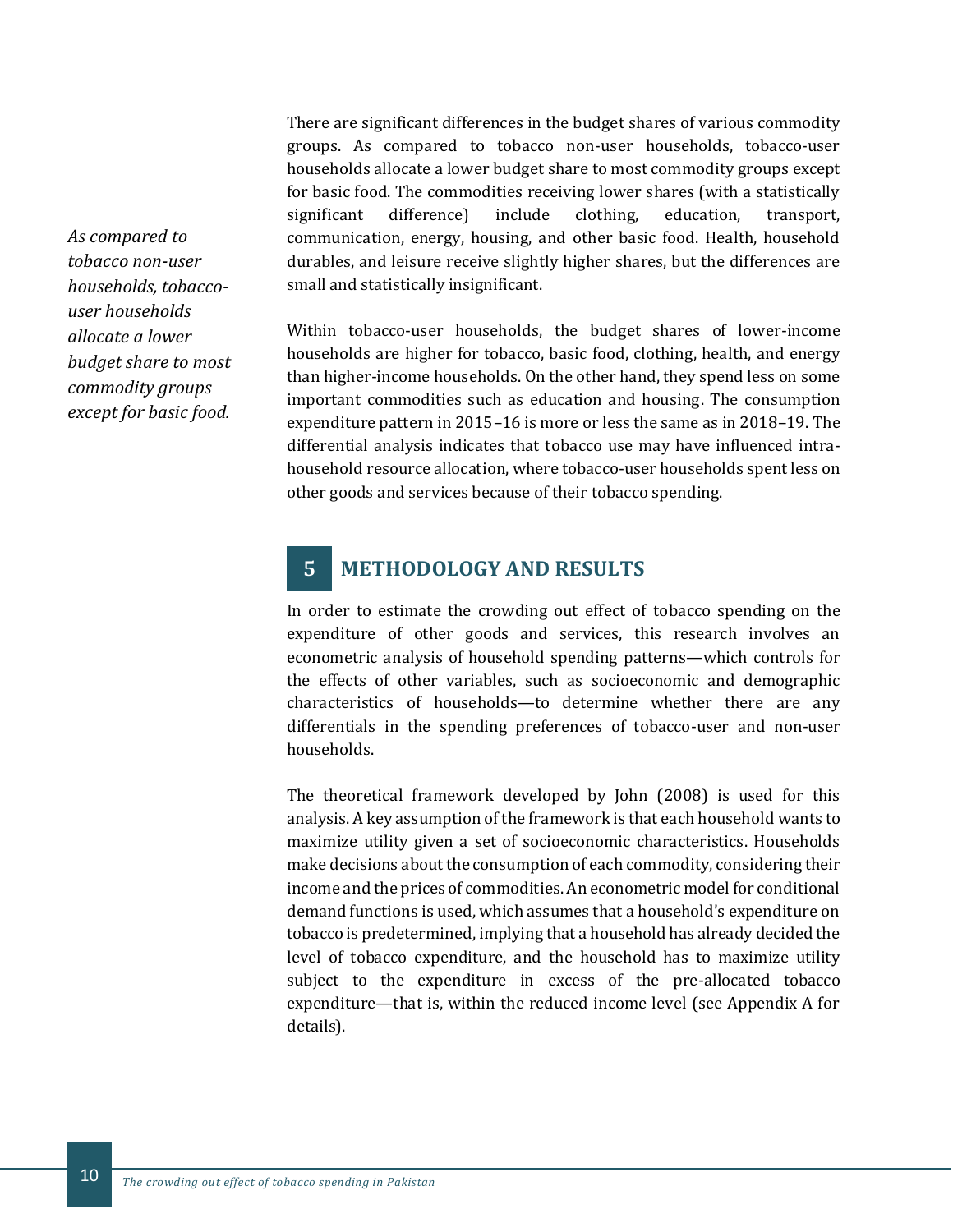#### **Results and Discussion**

A summary of the estimated coefficients of the regression model is presented in Table 4. A negative and significant coefficient of the total amount of tobacco spending (Ai) corresponding to a specific commodity group indicates that tobacco-user households allocate to this commodity group a lower budget share than tobacco non-user households. The results show that an increase in the total amount of tobacco spending would lead to a decrease in the budget shares of food, health, education, housing, household durables, and other commodities.

| Table 4. Crowding out effects of tobacco expenditure: Regression results, 2018-19 |                             |              |               |  |  |  |  |
|-----------------------------------------------------------------------------------|-----------------------------|--------------|---------------|--|--|--|--|
| Independent                                                                       | Total tobacco spending (Ai) |              |               |  |  |  |  |
| variables                                                                         | All households              | Lower-income | Higher-income |  |  |  |  |
| Basic food                                                                        | $-0.0014**$                 | $-0.001***$  | $-0.0012$     |  |  |  |  |
| Other food                                                                        | $-0.0017***$                | 0.012        | $-0.0008***$  |  |  |  |  |
| Clothing                                                                          | $0.0010***$                 | $0.004***$   | 0.001         |  |  |  |  |
| Health                                                                            | $-0.0004*$                  | $-0.001*$    | $-0.0009*$    |  |  |  |  |
| Education                                                                         | $-0.0009***$                | $-0.0001***$ | 0.0016        |  |  |  |  |
| <b>Transport</b>                                                                  | $0.0011***$                 | $0.001***$   | 0.0022        |  |  |  |  |
| Communication                                                                     | $0.0003**$                  | 0.001        | 0.0006        |  |  |  |  |
| Housing                                                                           | $-0.0025***$                | $-0.008***$  | $-0.0021*$    |  |  |  |  |
| Household durables                                                                | $-0.0003*$                  | $-0.002*$    | $-0.0008*$    |  |  |  |  |
| Leisure                                                                           | 0.0002                      | 0.004        | 0.0001        |  |  |  |  |
| 0ther                                                                             | $-0.0003*$                  | $-0.004*$    | $-0.0012*$    |  |  |  |  |

Note: The main purpose of this study is to focus on the effect of tobacco expenditure on spending for other commodities, so the coefficients of household characteristics are not reported. All commodity groups are considered as dependent variables.

\*\*\*Significant at the 1% level, \*\*Significant at the 5% level, \*Significant at the 10% level

The regression analysis is also carried out separately for lower-income and higher-income households to understand how the crowding out effect of tobacco expenditure differs between the two income groups. The findings suggest that crowding out is more prominent in lower-income households, particularly in the case of basic food and education.

A comparison of regression results of 2015–16 and 2018–19 indicates that the pattern of crowding out effects has not changed much. However, a prominent difference appears in the 'other food' category, where the sign of the coefficient turns from positive to negative, indicating the presence of a crowding out effect in this category. Also, a crowding out effect becomes evident in 2018–19 with regard to basic food and housing in higher-income and lower-income groups, respectively. In contrast, the coefficient of 'leisure' is observed to be insignificant in 2018–19 (see Appendix D for regression results for 2015–16).

*The pattern of crowding out effects has not changed much between 2015–16 and 2018–19.*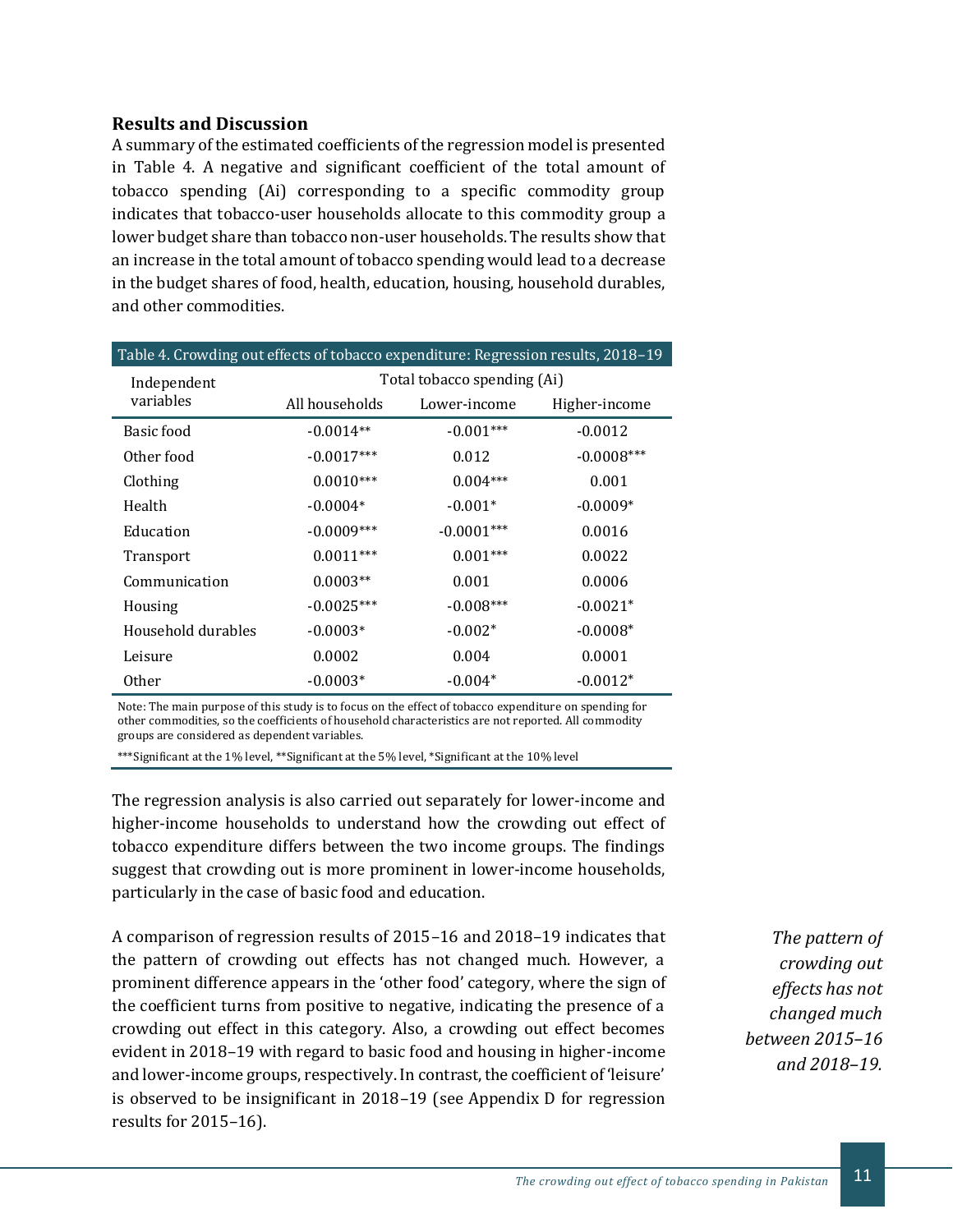#### **6 SIMULATED EFFECT OF A REDUCTION IN TOBACCO EXPENDITURE**

The above analysis suggests that tobacco spending affects intra-household resource allocation. A simulation is carried out to estimate the impact of a reduction in tobacco expenditures on household budget allocation, assuming that household expenditure on tobacco is reduced by 50 percent. The values used for the simulation analysis for 2018–19 are presented in Table 5. It is important to note that real expenditures at 2015–16 prices are used to make the results comparable for both years—that is, for 2015–16 and 2018–19. Simulation results for 2015–16 are provided in Appendix E.

| user households, Rs/month, 2018–19 (at 2015–16 prices)                         |                   |                  |                   |  |  |  |  |  |
|--------------------------------------------------------------------------------|-------------------|------------------|-------------------|--|--|--|--|--|
|                                                                                | Average values    |                  |                   |  |  |  |  |  |
|                                                                                | All<br>households | Lower-<br>income | Higher-<br>Income |  |  |  |  |  |
| Total expenditure                                                              | 34,310            | 26,210           | 50,414            |  |  |  |  |  |
| Tobacco expenditures                                                           | 858               | 706              | 1,070             |  |  |  |  |  |
| Share of tobacco expenditures in total<br>expenditures (%)                     | 2.5               | 2.7              | 2.1               |  |  |  |  |  |
| Tobacco expenditures after 50%<br>reduction                                    | 429               | 353              | 535               |  |  |  |  |  |
| 50% reduction in tobacco expenditures<br>as share of total expenditures $(\%)$ | 1.3               | 1.5              | 1.1               |  |  |  |  |  |
| Total expenditures after adjusting for<br>new tobacco expenditures             | 33,479            | 25,532           | 49,879            |  |  |  |  |  |
| Source: HIES 2018-19                                                           |                   |                  |                   |  |  |  |  |  |

#### Table 5. Value used for simulation analysis: Monthly expenditures of tobaccouser households, Rs/month, 2018–19 (at 2015–16 prices)

On average, tobacco expenditure is reduced from Rs 858 to Rs 429 per month, which reduces the total monthly expenditure of tobacco-user households by 2.4 percent (from Rs 34,310 to Rs 33,479). The new household expenditure (after reduction of Rs 429) is then multiplied with the coefficients of (Ai) given in Table 3 for each commodity group, which shows the impact on intra-household budget allocation for the respective commodity. The same exercise is done for lower-income and higher-income groups.

Table 6 provides the actual and simulated budget shares of those commodity groups where an increase is expected in response to a 50-percent reduction in tobacco expenditure. The results for aggregate households show that the share of expenditure on food (basic and other) and housing is expected to increase substantially. The budget share of food increases from 38.4 percent to 42.3 percent, while that of housing rises from 11.2 percent to 12.4 percent.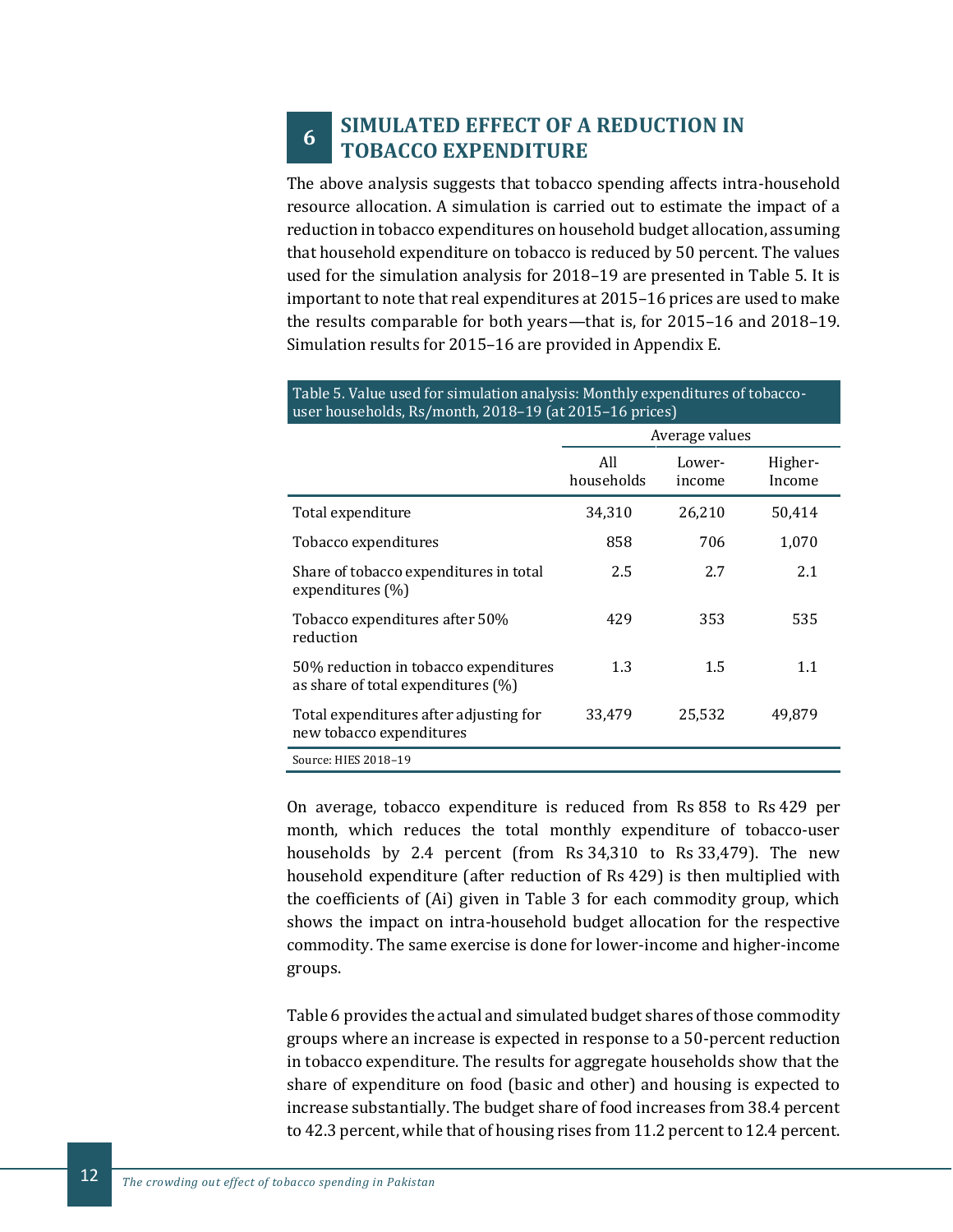Other commodity groups with likely increases are health, education, housing, household durables, and others. As far as the lower-income group is concerned, the impact is more prominent in food and health—the share of food is expected to increase substantially by 5.2 percentage points (45.1 percent to 50.3 percent). Major commodities with an expected increase in the higher-income group include household durables, health, other food, and housing. Comparing these results with those of 2015–16 shows that, while some changes are observed in the magnitude of shares, the pattern of the crowding out effect in terms of major commodity groups remains more or less the same, as mentioned above.

| Table 6. Actual and simulated budget shares, 2018-19 (%) |        |                                                 |            |        |           |                   |        |           |            |
|----------------------------------------------------------|--------|-------------------------------------------------|------------|--------|-----------|-------------------|--------|-----------|------------|
|                                                          |        | All households<br>Higher-income<br>Lower-income |            |        |           |                   |        |           |            |
|                                                          | Actual | Simulated                                       | Difference | Actual | Simulated | <b>Difference</b> | Actual | Simulated | Difference |
| Basic food                                               | 36.0   | 37.3                                            | 1.2        | 42.0   | 45.9      | 3.9               |        |           |            |
| Other food items                                         | 2.4    | 5.0                                             | 2.6        |        |           |                   | 3.1    | 5.6       | 2.5        |
| Health                                                   | 2.9    | 3.8                                             | 0.9        | 3.1    | 4.4       | 1.3               | 2.6    | 5.1       | 2.5        |
| Education                                                | 2.7    | 3.4                                             | 0.7        | 1.4    | 1.4       | 0.1               |        |           |            |
| Housing                                                  | 11.2   | 12.4                                            | 1.2        | 9.5    | 10.0      | 0.5               | 14.5   | 15.9      | 1.4        |
| Household durables                                       | 3.2    | 3.9                                             | 0.7        | 3.1    | 4.0       | 0.9               | 3.2    | 7.4       | 4.2        |
| Others                                                   | 7.1    | 7.9                                             | 0.8        | 6.6    | 7.6       | 1.0               | 8.0    | 12.2      | 4.2        |
| Source: HIES 2018-19                                     |        |                                                 |            |        |           |                   |        |           |            |

Table 7 presents the changes in the patterns of household expenditure in absolute rupee terms. It appears that a 50-percent reduction in tobacco spending would lead to an aggregate increase of 12 percent in expenditure on food (basic and other), health, education, housing, household durables, and other commodities—from Rs 22,481 to Rs 25,124 per month. A relatively higher increase is observed in other food items, housing, and health—these commodities together absorb 70 percent of the total increase.

For lower-income households, the expected increase in total expenditure on the commodity groups experiencing a crowding out effect is nine percent (from Rs 17,202 to Rs 18,713). An important observation is that about half of the total increase (47 percent) is likely to be devoted to basic food. Other commodities with a large increase are health (21 percent) and household durables (14 percent). As far as the higher-income group is concerned, household durables, health, and other food items receive the major share of the expenditure increase.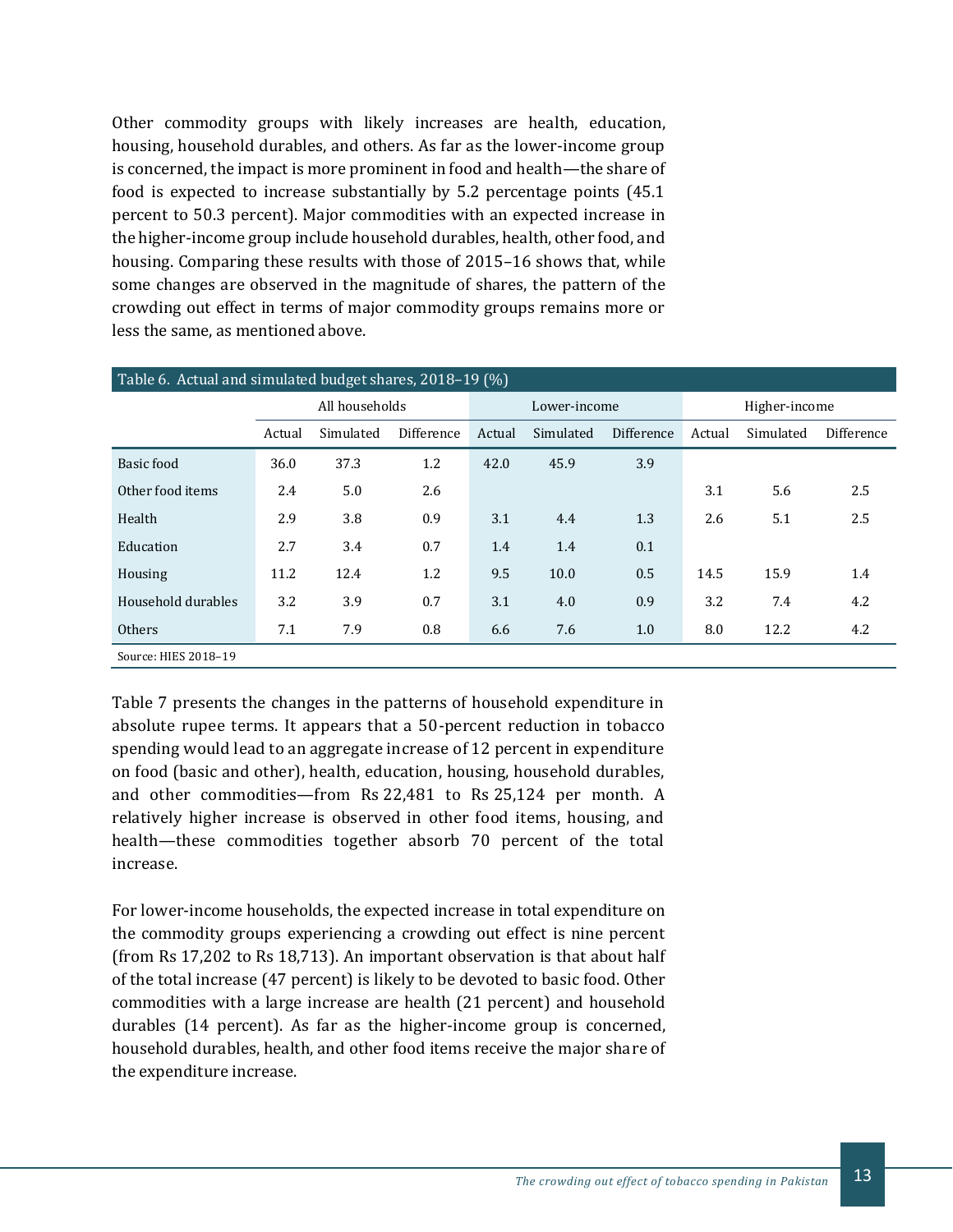| Table 7. Simulated impact on intra-nousehold expenditures, 2018–19 | Rupees per month       | Distribution of          |                            |                          |
|--------------------------------------------------------------------|------------------------|--------------------------|----------------------------|--------------------------|
| Tobacco-user households                                            | Current<br>expenditure | Simulated<br>expenditure | Increase in<br>expenditure | increased<br>expenditure |
|                                                                    |                        |                          |                            |                          |
| <b>Basic</b> food                                                  | 12,357                 | 12,473                   | 116                        | 4.4                      |
| Other food items                                                   | 820                    | 1,671                    | 850                        | 32.2                     |
| Health                                                             | 996                    | 1,264                    | 268                        | 10.1                     |
| Education                                                          | 963                    | 1,198                    | 234                        | 8.9                      |
| Housing                                                            | 3,826                  | 4,563                    | 738                        | 27.9                     |
| Household durables                                                 | 1,088                  | 1,299                    | 212                        | 8.0                      |
| Others                                                             | 2,431                  | 2,656                    | 225                        | 8.5                      |
| Total                                                              | 22,481                 | 25,124                   | 2,643                      | 100.0                    |
|                                                                    |                        | Lower-income             |                            |                          |
| <b>Basic</b> food                                                  | 11,005                 | 11,715                   | 710                        | 47.0                     |
| Health                                                             | 807                    | 1,123                    | 316                        | 20.9                     |
| Education                                                          | 363                    | 367                      | 4                          | 0.3                      |
| Housing                                                            | 2,477                  | 2,541                    | 64                         | 4.2                      |
| Household durables                                                 | 811                    | 1,022                    | 211                        | 14.0                     |
| Miscellaneous                                                      | 1,740                  | 1,945                    | 205                        | 13.6                     |
| Total                                                              | 17,202                 | 18,713                   | 1,510                      | 100.0                    |
|                                                                    |                        | Higher-income            |                            |                          |
| Other food items                                                   | 1,539                  | 2,769                    | 1,231                      | 17.0                     |
| Health                                                             | 1,288                  | 2,537                    | 1,249                      | 17.3                     |
| Housing                                                            | 7,324                  | 7,945                    | 621                        | 8.6                      |
| Household durables                                                 | 1,596                  | 3,686                    | 2,090                      | 28.9                     |
| Miscellaneous                                                      | 4,021                  | 6,065                    | 2,044                      | 28.3                     |
| Total                                                              | 15,768                 | 23,002                   | 7,234                      | 100.0                    |
| Source: HIES 2018-19                                               |                        |                          |                            |                          |

#### Table 7. Simulated impact on intra-household expenditures, 2018–19

## **7 CONCLUSIONS AND POLICY IMPLICATIONS**

Using HIES data from 2015–16 and 2018–19, this study compares the impact of tobacco use on household consumption patterns in Pakistan against the backdrop of a substantial reduction in excise tax on cigarettes made by the government in 2017–18. As a result of the tax reduction, particularly on lowpriced brands, the real prices of cigarettes went down—as reflected by a 22 percent reduction in the inflation-adjusted price index of cigarettes between 2015–16 and 2018–19. During the same period, the share of tobacco in total household expenditure decreased from 2.9 percent to 2.7 percent. However, despite a decline in the budget share of tobacco, the overall consumption of cigarettes per household increased from 326 sticks to 414 sticks, owing to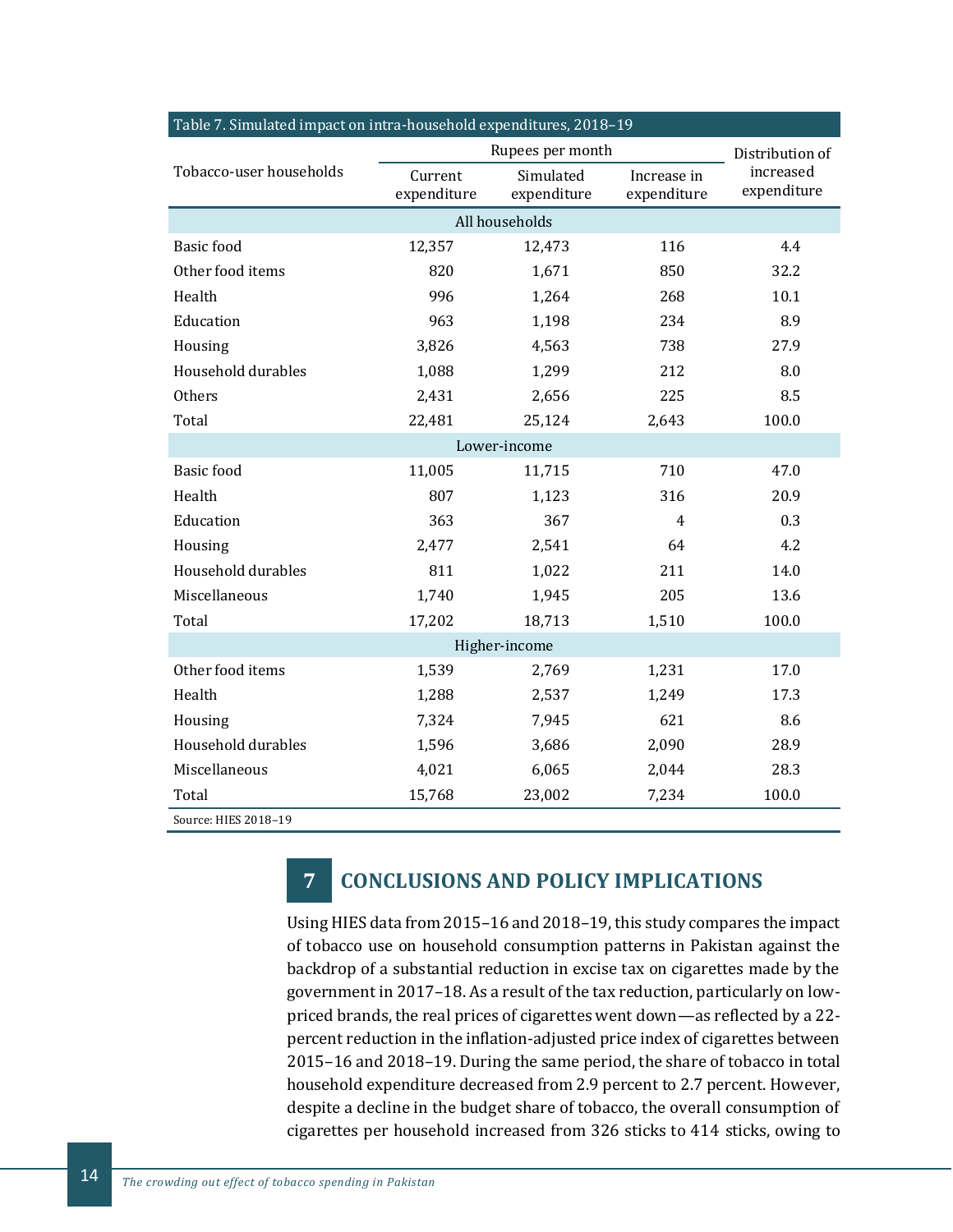reduced prices. Poor households devoted more of their budget to tobacco as compared to rich households in both years, while the consumption of lowpriced brands increased from 357 sticks to 436 sticks.

This study complements the authors' earlier work on the crowding out effect of tobacco expenditure in Pakistan. Similar to the analysis conducted for 2015–16, tobacco expenditure occurs at the expense of other household expenditures in 2018–19. The results suggest that an increase in tobacco spending leads to a decrease in the budget shares devoted to food, health, education, housing, household durables, and other commodities. The simulation analysis suggests that a reduction in tobacco expenditures by 50 percent would lead to an aggregate increase of 12 percent in expenditure on these commodities. The estimates of crowding out differ between lowerincome and higher-income households. For example, the effect on basic food is larger in magnitude in lower-income households. Whereas, in the case of education, tobacco expenditure does not influence the budget share of education in higher-income households. A comparison of 2015–16 and 2018–19 indicates that the pattern of crowding out effects has not changed much, except that crowding out is only evident in other food in 2018–19 and leisure in 2015–16.

The findings of this study draw attention to the fact that tobacco expenditure is incurred at the cost of basic necessities, such as food and education, in lower-income households. Also, there exists a negative relationship between prices and consumption of cigarettes. Therefore, the economic well-being of the poor population can be enhanced by adopting policies aimed at reducing the demand for tobacco products, particularly among the poor.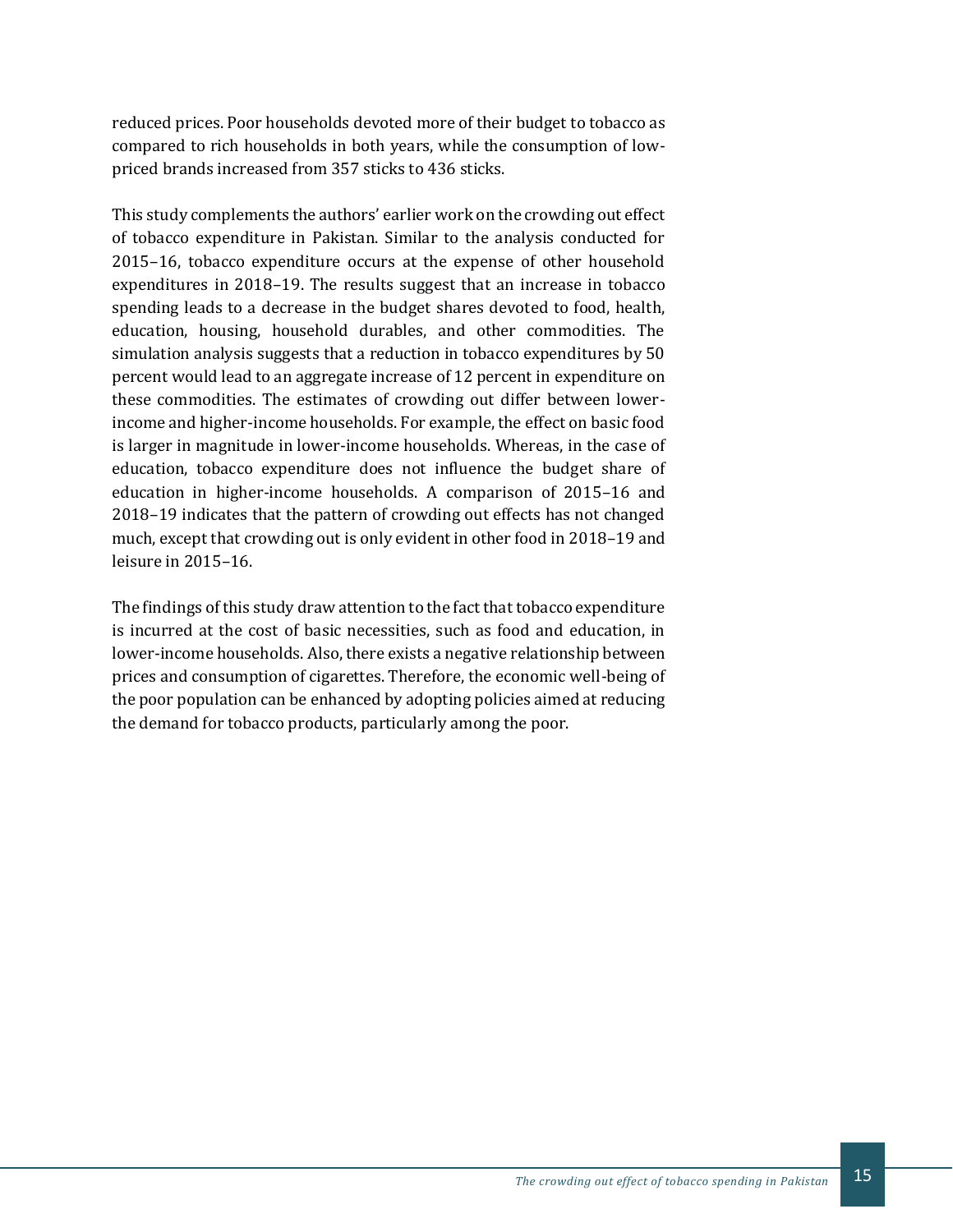## **REFERENCES**

- de Beyer, J., Lovelace, C., & Yürekli, A. (2001). Poverty and tobacco. *Tobacco Control, 10*(3), 210-211. doi:10.1136/tc.10.3.210
- Efroymson, D., Ahmed, S., Townsend, J., Alam, S. M., Dey, A. R., Saha, R., & Rahman, O. (2001). Hungry for tobacco: An analysis of the economic impact of tobacco consumption on the poor in Bangladesh. *Tobacco Control, 10*(3), 212-217. doi:10.1136/tc.10.3.212
- He, Y., Shang, C., & Chaloupka, F. J. (2018). The association between cigarette affordability and consumption: An update. *PLoS ONE 13*(12): e0200665.
- Jamal, H. (2016). *Poverty and vulnerability estimates: Pakistan*. Research Report No. 99, Social Policy and Development Centre.
- John, R. M. (2008). Crowding out effect of tobacco expenditure and its implications on household resource allocation in India. *Social Science & Medicine, 66*(6), 1356-1367. doi:https://doi.org/10.1016/ j.socscimed.2007.11.020
- John, R. M., Sung, H. Y., Max, W. B., & Ross, H. (2011). Counting 15 million more poor in India, thanks to tobacco. *Tobacco Control, 20*(5), 349- 352.
- Paraje, G., & Araya, D. (2018). Relationship between smoking and health and education spending in Chile. *Tobacco Control, 27*(5), 560-567. doi:10.1136/tobaccocontrol-2017-053857
- PIDE. (2018). *Economics of tobacco taxation and consumption in Pakistan*. Pakistan Institute of Development Economics.
- Saleem, W., & Iqbal, M. A. (2020). *The impact of tobacco use on household consumption patterns in Pakistan*. Research Report. Social Policy and Development Centre (SPDC).
- San, S., & Chaloupka, F. J. (2016). The impact of tobacco expenditures on spending within Turkish households. *Tobacco Control, 25*, 558-563.
- SPDC. (2018). *Macroeconomic impacts of tobacco use in Pakistan*. Research Report. Social Policy and Development Centre (SPDC).
- SPDC. (2018a). *Tobacco control in Pakistan: The impact of tax reduction policy*. Policy Brief. Social Policy and Development Centre (SPDC), December 2018.
- Wang, Hong., Jody L. Sindelar, J., & Susan H. Busch. (2006). The impact of tobacco expenditure on household consumption patterns in rural China. *Social Science & Medicine*, 62 (2006), 1414-1426.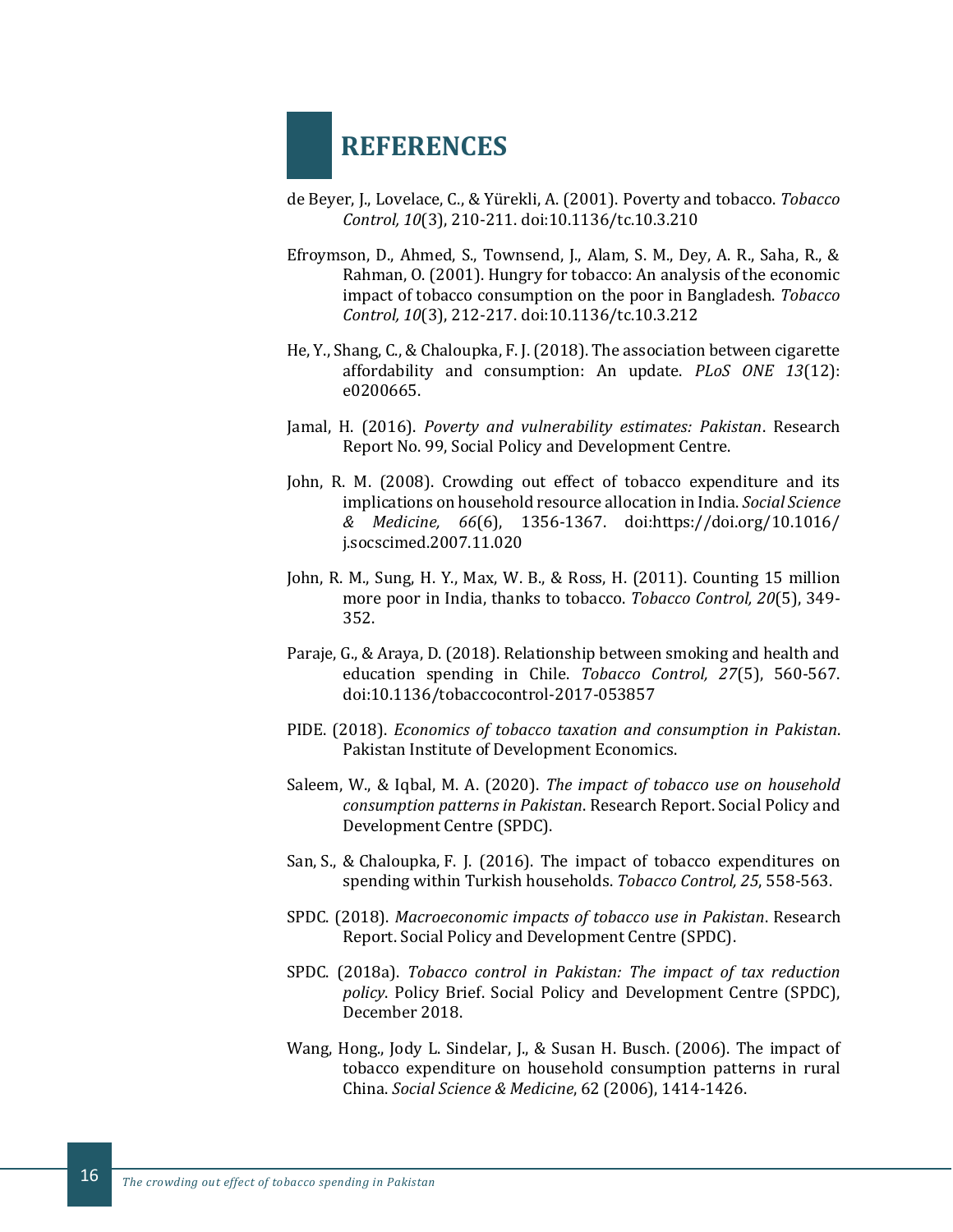## **Appendix A: Methodology**

#### **Theoretical Framework**

This study uses the theoretical framework developed by John (2008). The model assumes that each household wants to maximize its utility given a vector of socioeconomic characteristics (*v*). According to the model, the household decides the consumption of each commodity given the prices and income of the household. Then, the utility maximization problem (UMP) can be written in the following equation,

$$
Max U = U(x_i; v)
$$
  

$$
S. t \sum_{i=1}^{n} p_i x_i = I
$$

where  $x_i$  denotes the consumption of commodity *i*,  $p_i$  is the price of commodity *i*, and *I* denotes total expenditure by household. The solution of this UMP provides the unconditional demand functions.

John (2008) developed this model by using the Pollak (1969) model for conditional demand functions, which assumes that a household's expenditure on tobacco is predetermined, implying that the household has already decided the level of expenditure on tobacco independently. This means that the household now has to maximize its utility subject to the expenditure in excess of the pre-allocated expenditure for tobacco, which reduces the income level of the consumer. Assuming that tobacco is the *n*th commodity and all other commodities except tobacco are available in the market at given prices, then the total expenditure on all other commodities except tobacco is given as follows,

$$
\sum_{i=1}^{n-1} p_i x_i = M
$$

where  $M = I - p_t x_t$  and  $p_t x_t$  is the expenditure on tobacco products. Now the utility maximization problem can be rewritten as

$$
Max U = U(x_i; v)
$$

subject to

$$
\sum_{i=1}^{n-1} p_i x_i = M
$$

$$
x_n = \overline{x}_t
$$

where  $\bar{x_t}$  is the consumption of tobacco.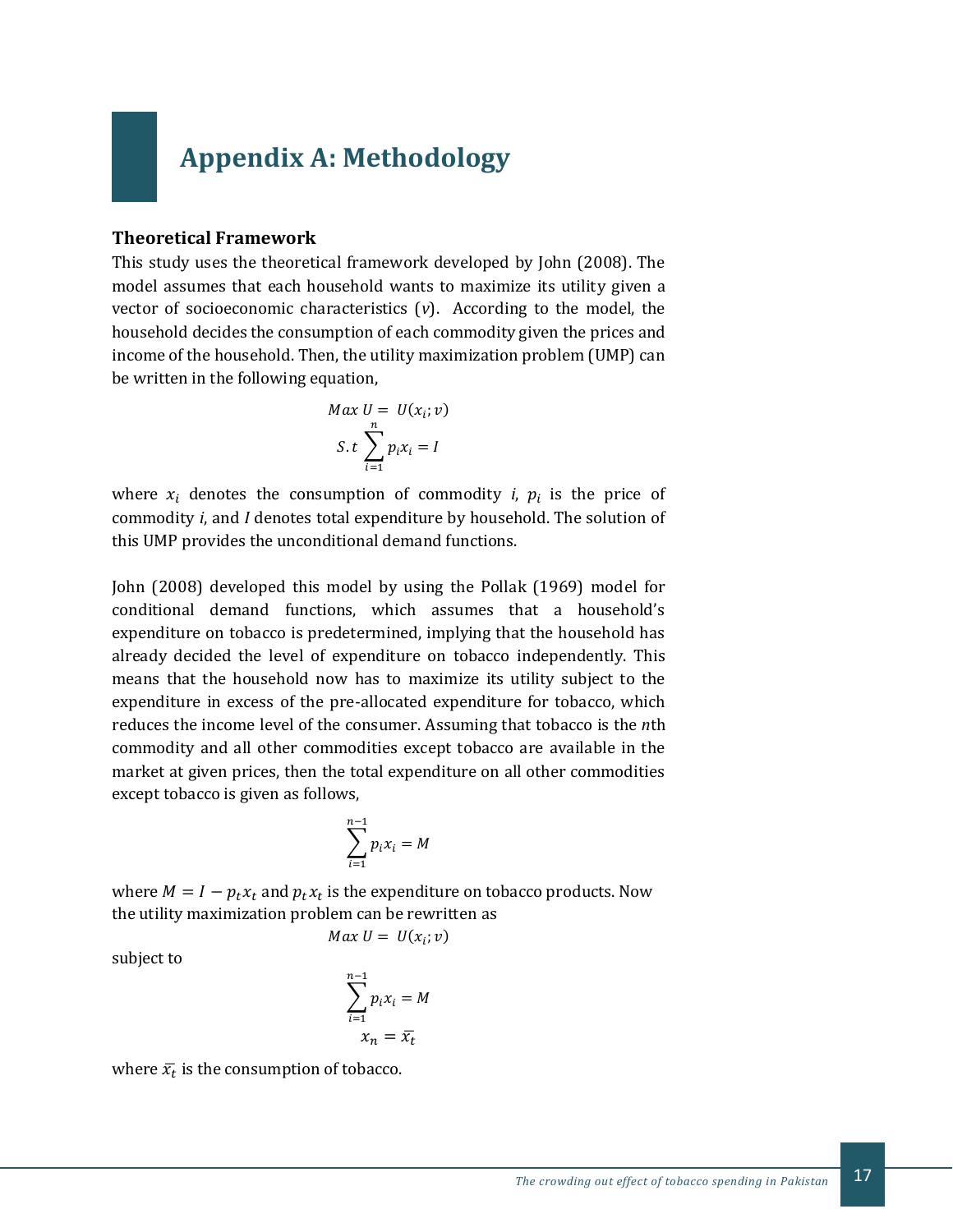The solution of the above UMP will give the demand function for *n-1* goods and is known as the conditional demand function (CDF).

$$
x_i = f_{i,n}(p_i, M, x_n; v) \quad (\forall \ i \neq n)
$$

The  $f_{i,n}$  above is the CDF for the *i*th commodity on the consumption of *n*th commodity (tobacco). The demand function of a commodity *i* is the function of its own price, the price of other commodities, the total expenditure excess of expenditures on tobacco, and the quantities of the conditional goods. It is useful to apply conditional demand functions when dealing with a commodity that is not consumed by many households—tobacco, in this case.

The CDF can be used to test whether zero expenditure on any product is due to corner solutions or to nonparticipation by any household. From the point of view of demand functions, corner solutions mean purchases are not made because prices are at unaffordable levels, and if the prices actually decrease there may be purchases by the same consumers who had not purchased previously. In the data a large number of households report no expenditure on tobacco products, and this could be due to the fact that they do not want to consume any tobacco. However, theoretically, when one observes a large proportion of zeros for the consumption of tobacco in a cross-sectional consumer expenditure survey, it cannot be concluded that all of them are the results of pure abstention. Ignoring the possibility of infrequent purchases, a zero consumption of tobacco can appear either due to corner solutions, resulting from budget constraints, or sheer abstention. But if abstention is the actual cause of zeros, it typically means that tobacco users and non-users have different preferences (John, 2008).

#### **Estimation of Demand Functions**

Studies by John (2008), Pu et al. (2008), Paraje and Araya (2018), Husain et al. (2018), and San and Chaloupka (2016) have used the Quadratic Almost Ideal Demand System (QUAIDS) to estimate the crowding out impact of tobacco consumption. This technique, developed by Banks, Blundell, and Lewbel (1997), estimates the Engel curve using QUAIDS. QUAIDS allows for treatment of a commodity as a luxury at a certain income level and normal at another income level (John, 2008).

The Engel curve equation is estimated for each commodity group controlling for household characteristics and quadratic income term by using the following equation,

$$
S_{ij} = (\alpha_{1j} + \alpha_{2j}dt_i + \alpha_{3j}T_i + \gamma_{5j}A_i) + (\beta_{1j} + \beta_{2j}dt_i)lnM_i +
$$
  
\n
$$
(\theta_{1j} + \theta_{2j}dt_i)(lnM_i)^2
$$
............ [A]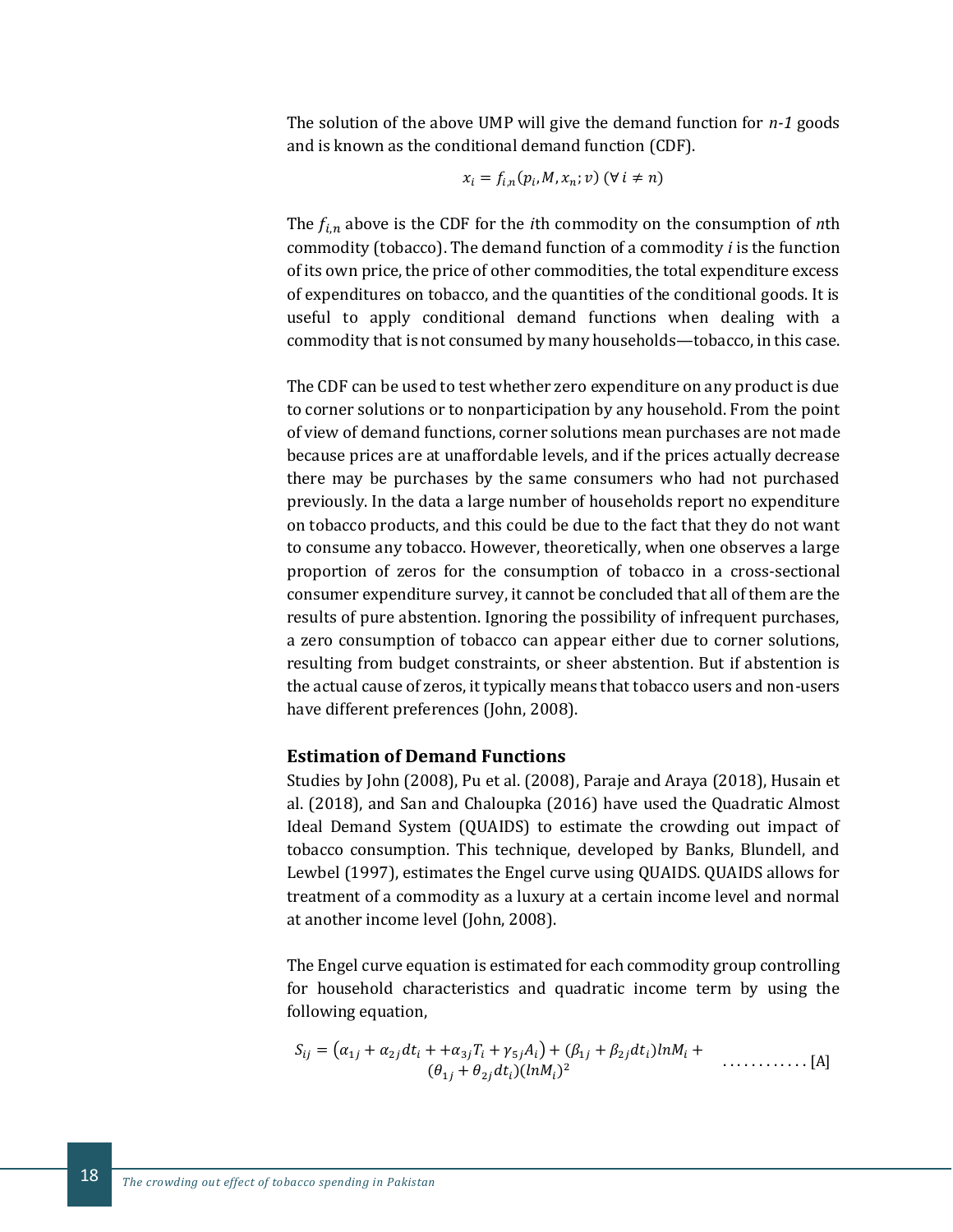where *S\_ij* is the share of *j*th commodity group in total household expenditure of household  $I$ , and  $\alpha i$  a i is a vector of household characteristics. This study uses household size, gender of household head, provincial dummies (to control for regional variations), and a dummy for urban location of the households.  $\llbracket dt \rrbracket$  *i* is the dummy variable and equal to 1 if the household is observed with tobacco use. *T\_i* and *A\_i* are the actual level of tobacco-related expenditures for household *i*, respectively. 〖*lnM*〗*i* is the natural log of total expenditure minus tobacco expenditures by household *i*. The Durbin-Wu-Hausmann test for exogeneity of *Mi* and *Ai* is also conducted, and they are found to be endogenous.

$$
H_o = \alpha_{2j} = \beta_{2j} = \theta_{2j} = 0 \qquad \qquad \dots \dots \dots \dots \tag{B}
$$

If this null hypothesis in equation (B) is not rejected, it means that there is no difference between the spending patterns of smoking and non-smoking households. If this hypothesis is rejected, it is surmised that tobacco expenditures have an effect on the consumption decisions of other goods in smoking household budgets.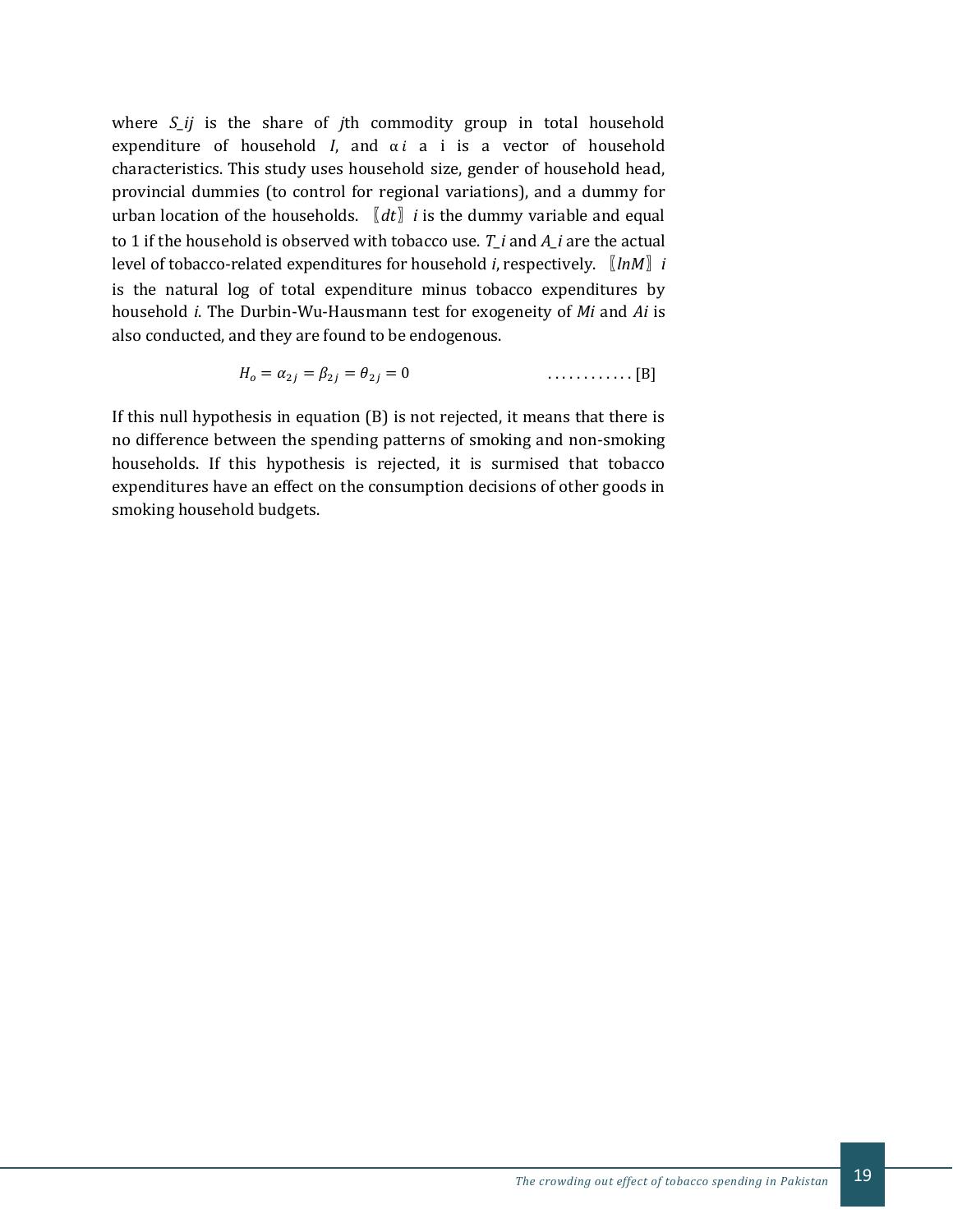## **Appendix B: Commodity Groups**

| HIES commodity groups                                                                                                                                                                                                                                                             | Commodity groups used in the study                                               |
|-----------------------------------------------------------------------------------------------------------------------------------------------------------------------------------------------------------------------------------------------------------------------------------|----------------------------------------------------------------------------------|
| Food & beverages                                                                                                                                                                                                                                                                  | Basic food items                                                                 |
|                                                                                                                                                                                                                                                                                   | Other food items (ready-made food<br>eaten out of home/public<br>places/offices) |
| Tobacco                                                                                                                                                                                                                                                                           | Tobacco                                                                          |
| Clothing and footwear                                                                                                                                                                                                                                                             | Clothing (including footwear)                                                    |
| Health                                                                                                                                                                                                                                                                            | Health                                                                           |
| Education                                                                                                                                                                                                                                                                         | Education                                                                        |
| Transport                                                                                                                                                                                                                                                                         | Transportation                                                                   |
| Communication                                                                                                                                                                                                                                                                     | Communication                                                                    |
| Housing, water, electricity, gas, and<br>other fuels                                                                                                                                                                                                                              | Housing (actual rentals, imputed<br>rentals, maintenance)                        |
|                                                                                                                                                                                                                                                                                   | Energy (water, electricity, gas, and<br>other fuels)                             |
| Furnishing, household equipment,<br>and maintenance                                                                                                                                                                                                                               | Household durables                                                               |
| Recreation & culture                                                                                                                                                                                                                                                              | Leisure                                                                          |
| Restaurants and hotels (include<br>expenditure on hotels, motels,<br>summer cottages, holiday villages,<br>etc.; does not include food expenses)<br>Miscellaneous goods and services<br>(personal effects, personal care,<br>insurance, marriages, religious<br>ceremonies, etc.) | Others                                                                           |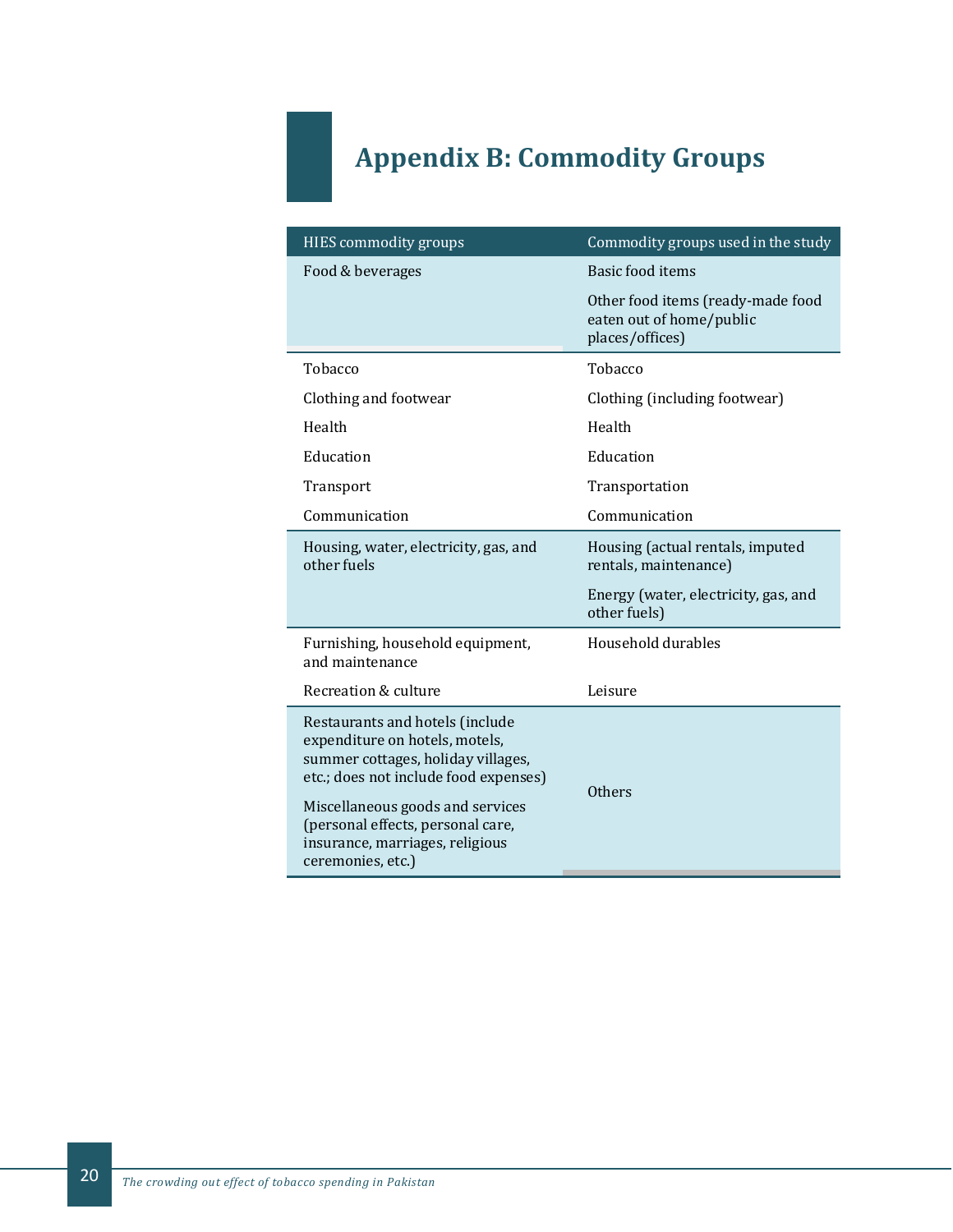## **Appendix C: Descriptive Statistics 2015–16 and 2018–19**

|                                                            |                                    |                |                  |                   | Tobacco-user households |        |                   |                 |
|------------------------------------------------------------|------------------------------------|----------------|------------------|-------------------|-------------------------|--------|-------------------|-----------------|
|                                                            | Tobacco non-<br>user<br>households | <b>Overall</b> | Lower-<br>income | Higher-<br>income | Rural                   | Urban  | Female-<br>headed | Male-<br>headed |
| Number of observations                                     | 13,403                             | 10,835         | 7,627            | 3,208             | 4,123                   | 6,712  | 305               | 10,530          |
| Monthly expenditure (Rs)                                   | 34,289                             | 32,522         | 26,318           | 50,878            | 28,940                  | 39,862 | 32,676            | 32,517          |
| Expenditure allocation to major consumption categories (%) |                                    |                |                  |                   |                         |        |                   |                 |
| Basic food items                                           | 38.10                              | 40.51          | 43.49            | 31.68             | 43.52                   | 34.34  | 35.20             | 41.07           |
| Other food items                                           | 3.90                               | 3.82           | 1.78             | 3.43              | 1.39                    | 3.83   | 3.90              | 3.75            |
| Tobacco                                                    |                                    | 2.90           | 3.02             | 2.55              | 3.03                    | 2.63   | 2.50              | 2.91            |
| Clothing                                                   | 9.29                               | 8.29           | 9.60             | 7.91              | 9.55                    | 8.41   | 9.15              | 8.01            |
| Health                                                     | 3.12                               | 3.01           | 2.96             | 3.17              | 3.28                    | 2.46   | 3.35              | 3.00            |
| Education                                                  | 3.98                               | 2.61           | 2.19             | 3.85              | 2.03                    | 3.80   | 2.37              | 2.62            |
| Transportation                                             | 4.50                               | 3.98           | 3.60             | 6.06              | 4.26                    | 4.14   | 5.75              | 3.89            |
| Communication                                              | 2.00                               | 1.68           | 1.86             | 2.30              | 1.91                    | 2.08   | 1.96              | 1.65            |
| Energy                                                     | 8.60                               | 8.47           | 9.03             | 7.65              | 9.54                    | 6.92   | 8.57              | 8.43            |
| Housing                                                    | 13.45                              | 11.99          | 10.40            | 16.69             | 8.77                    | 18.59  | 14.14             | 11.93           |
| Household durables                                         | 3.94                               | 3.93           | 3.72             | 4.58              | 3.75                    | 4.32   | 3.98              | 3.93            |
| Leisure                                                    | 0.63                               | 0.56           | 0.53             | 0.65              | 0.48                    | 0.72   | 0.91              | 0.55            |
| Others                                                     | 8.50                               | 8.24           | 7.83             | 9.47              | 8.49                    | 7.75   | 8.22              | 8.25            |
| Household size                                             | 5.9                                | 6.7            | 7.3              | 5.2               | 6.9                     | 6.4    | 5.7               | 6.8             |
| Number of adults/HH                                        | 3.0                                | 3.4            | 3.5              | 3.4               | 3.4                     | 3.5    | 3.2               | 3.5             |
| Number of male adults/HH                                   | 1.4                                | 1.7            | 1.7              | $1.7\,$           | 1.7                     | 1.8    | 1.3               | 1.7             |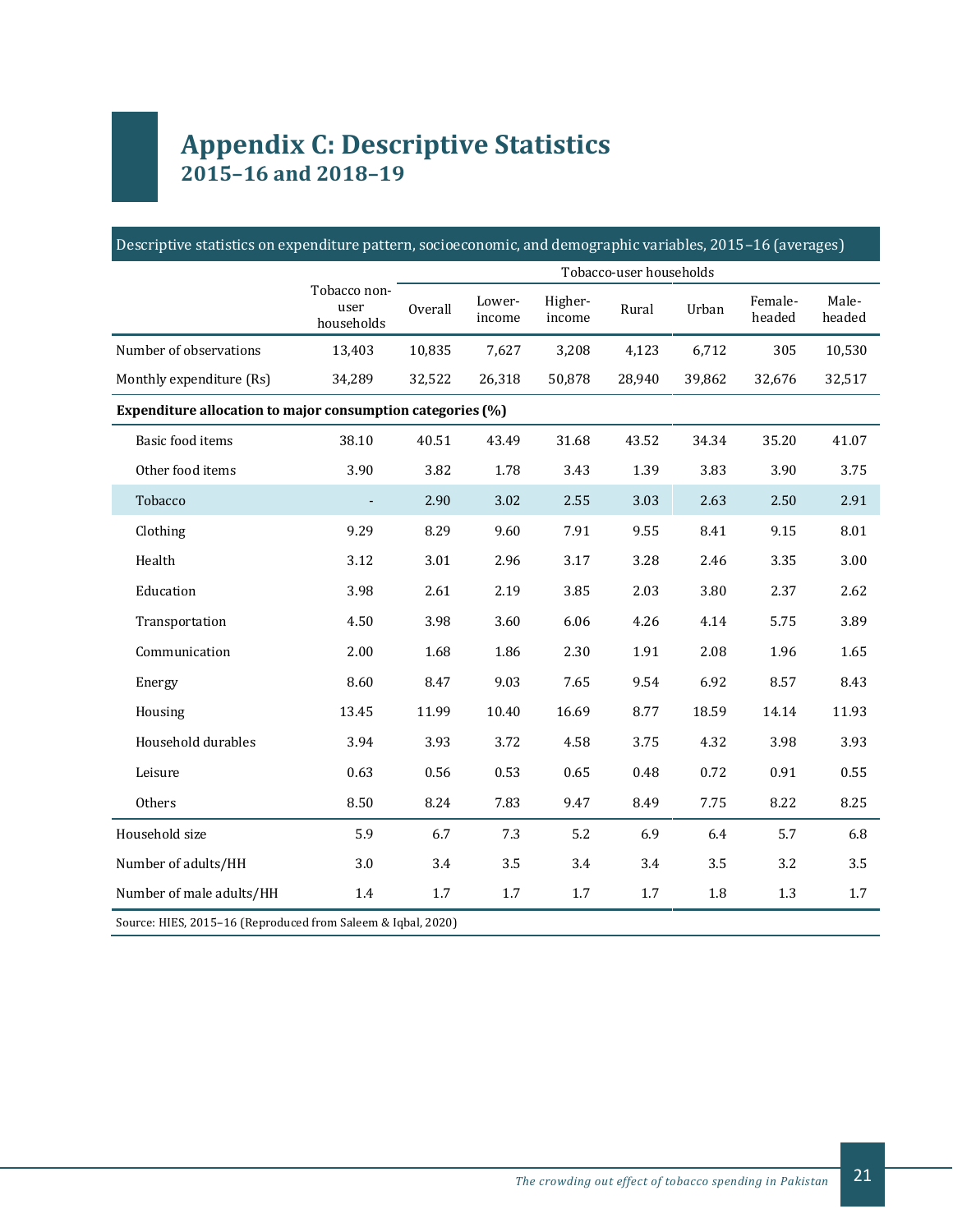| Descriptive statistics on expenditure pattern, socioeconomic, and demographic variables, 2018–19 (averages) |                                    |         |                  |                   |                         |         |                   |                 |
|-------------------------------------------------------------------------------------------------------------|------------------------------------|---------|------------------|-------------------|-------------------------|---------|-------------------|-----------------|
|                                                                                                             |                                    |         |                  |                   | Tobacco-user households |         |                   |                 |
|                                                                                                             | Tobacco non-<br>user<br>households | Overall | Lower-<br>income | Higher-<br>income | Rural                   | Urban   | Female-<br>headed | Male-<br>headed |
| Number of observations                                                                                      | 13,344                             | 11,125  | 7,743            | 3,382             | 7,512                   | 3,613   | 41                | 11,084          |
| Monthly expenditure (Rs)                                                                                    | 42,254                             | 40,313  | 31,851           | 59,686            | 34,935                  | 51,495  | 29,434            | 40,353          |
| Expenditure allocation to major consumption categories (%)                                                  |                                    |         |                  |                   |                         |         |                   |                 |
| Basic food items                                                                                            | 38.4                               | 40.3    | 42.4             | 34.4              | 43.3                    | 34.6    | 39.5              | 40.3            |
| Other food items                                                                                            | 2.7                                | 2.6     | 2.6              | 2.7               | 2.1                     | 3.5     | 2.3               | 2.6             |
| Tobacco                                                                                                     | 0.0                                | 2.7     | 3.0              | 1.8               | 2.8                     | 2.5     | 2.2               | 2.7             |
| Clothing                                                                                                    | 8.0                                | 7.5     | 7.7              | $7.1\,$           | 7.9                     | 6.8     | 6.4               | 7.5             |
| Health                                                                                                      | 3.3                                | 3.4     | 3.4              | 3.1               | 3.7                     | 2.6     | 3.8               | 3.4             |
| Education                                                                                                   | 3.8                                | 2.6     | 1.8              | 4.7               | 1.9                     | 3.9     | 1.9               | 2.6             |
| Transportation                                                                                              | 6.6                                | 5.8     | 5.4              | $7.0\,$           | 5.9                     | 5.7     | 3.1               | 5.8             |
| Communication                                                                                               | 1.8                                | 1.7     | 1.6              | 2.1               | 1.6                     | 1.9     | 1.4               | $1.7\,$         |
| Energy                                                                                                      | 9.0                                | 8.9     | 9.2              | $\,8.0$           | 9.3                     | 8.1     | 11.6              | 8.9             |
| Housing                                                                                                     | 14.1                               | 12.2    | 11.5             | 14.4              | 9.0                     | 18.5    | 17.8              | 12.2            |
| Household durables                                                                                          | 3.4                                | 3.4     | 3.3              | 3.8               | 3.5                     | 3.3     | 3.9               | 3.4             |
| Leisure                                                                                                     | 0.6                                | 0.6     | 0.7              | 0.5               | 0.7                     | 0.6     | 0.5               | 0.6             |
| Others                                                                                                      | 8.4                                | 8.2     | 7.4              | 10.2              | 8.3                     | 7.9     | 5.5               | 8.2             |
| Household size                                                                                              | 5.8                                | 6.8     | 7.2              | 6.4               | 6.9                     | 6.5     | 6.0               | 6.8             |
| Number of adults/HH                                                                                         | 4.3                                | $5.0\,$ | 4.1              | 3.2               | $5.0\,$                 | $5.0\,$ | 4.6               | 5.0             |
| Number of male adults/HH                                                                                    | 2.2                                | 3.1     | 3.2              | 2.7               | 3.1                     | 2.4     | 1.3               | 3.2             |
| Source: HIES, 2018-19                                                                                       |                                    |         |                  |                   |                         |         |                   |                 |

#### Descriptive statistics on expenditure pattern, socioeconomic, and demographic variables, 2018–19 (averages)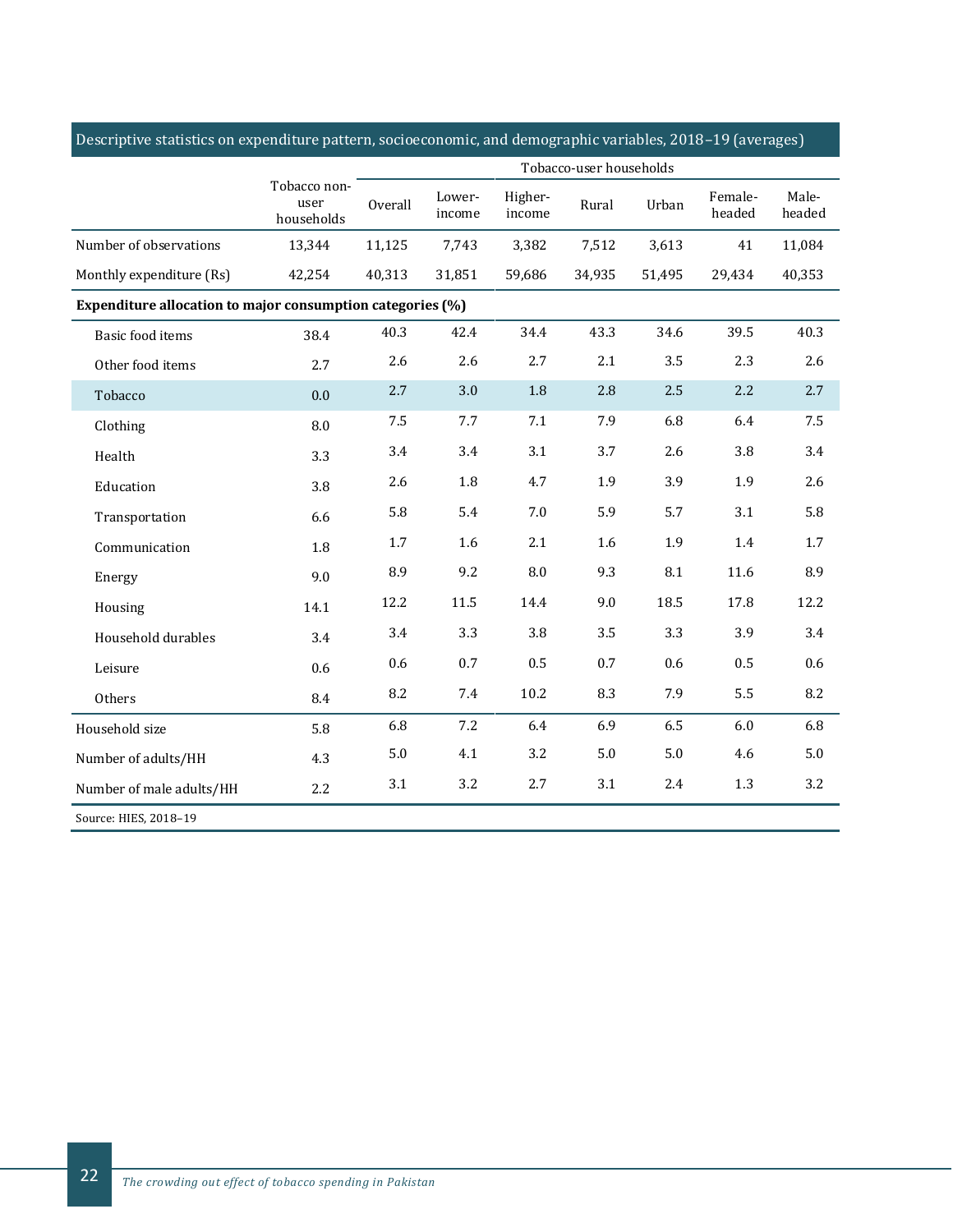## **Appendix D: Regression Results 2015–16**

| Crowding out effects of tobacco expenditure: Regression results, 2015-16 |                             |              |               |  |  |  |  |
|--------------------------------------------------------------------------|-----------------------------|--------------|---------------|--|--|--|--|
| <b>Independent Variables</b>                                             | Total tobacco spending (Ai) |              |               |  |  |  |  |
|                                                                          | All households              | Lower-income | Higher-income |  |  |  |  |
| Basic food                                                               | $-0.005*$                   | $-0.011**$   | 0.0004        |  |  |  |  |
| Other food                                                               | $0.011$ ***                 | $0.011$ ***  | $0.001$ ***   |  |  |  |  |
| Clothing                                                                 | $0.008$ ***                 | $0.009$ ***  | $0.005$ ***   |  |  |  |  |
| Health                                                                   | $-0.005$ ***                | $-0.043$ **  | $-0.114$ **   |  |  |  |  |
| Education                                                                | $-0.009$ ***                | $-0.013$ *** | $-0.007$ **   |  |  |  |  |
| Transport                                                                | $0.012$ ***                 | $0.012$ ***  | $0.01***$     |  |  |  |  |
| Communication                                                            | $0.005$ ***                 | $0.006$ ***  | $0.0004$ ***  |  |  |  |  |
| Housing                                                                  | $-0.008$ ***                | $-0.001$     | $-0.01$ ***   |  |  |  |  |
| Household durables                                                       | $-0.004$ ***                | $-0.004$ *** | $-0.003$ **   |  |  |  |  |
| Leisure                                                                  | $-0.001$ **                 | $-0.002$ **  | $-0.00007$    |  |  |  |  |
| <b>Other</b>                                                             | $-0.004$ **                 | $-0.005$ **  | $-0.003$      |  |  |  |  |

\*\*\*Significant at the 1% level, \*\*Significant at the 5% level, \*Significant at the 10% level

Source: HIES, 2015–16 (Reproduced from Saleem & Iqbal, 2020)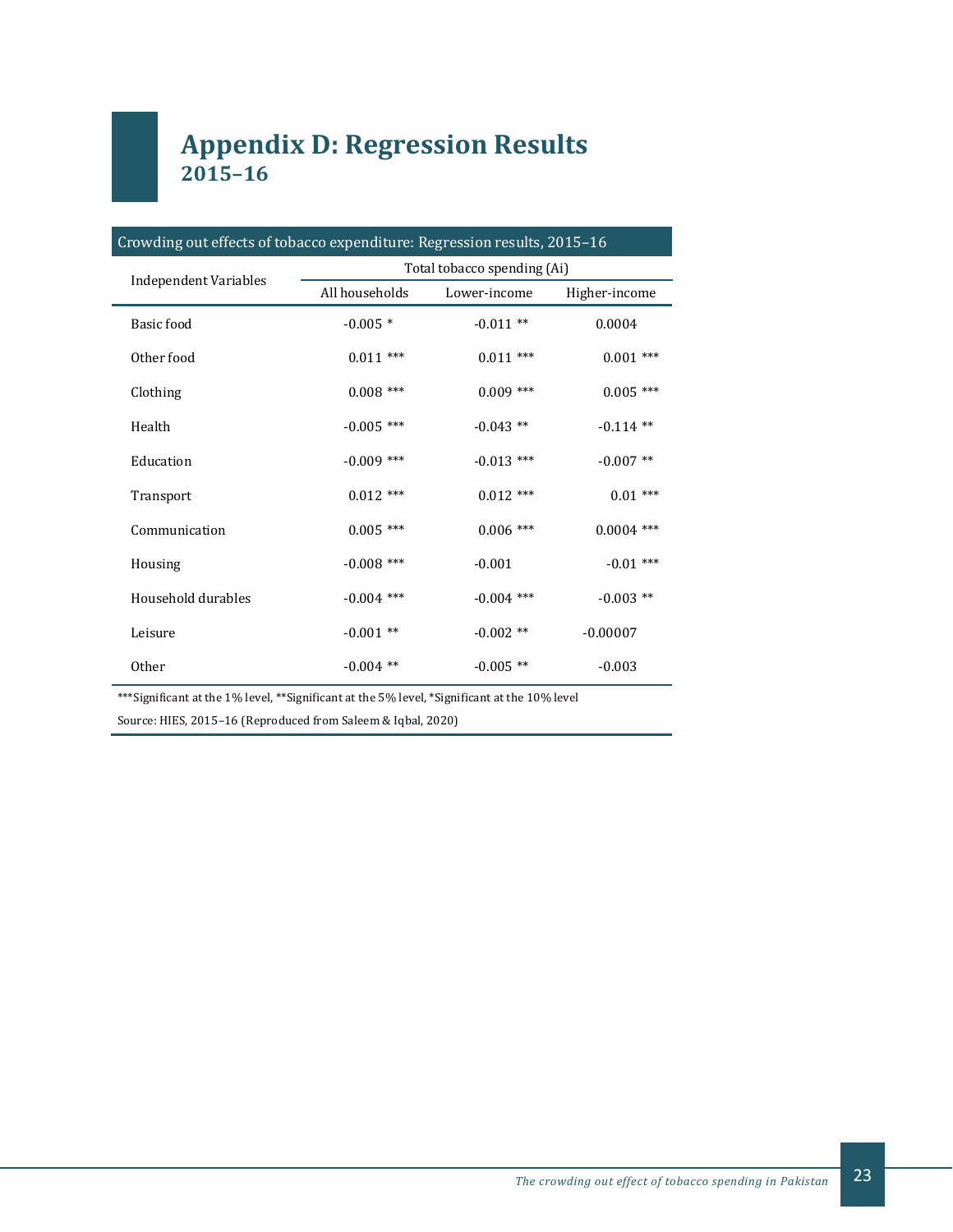## **Appendix E: Simulation Analysis 2015–16**

#### Value used for simulation analysis: Monthly expenditures of tobacco-user households (Rs/month), 2015–16

|                                                                  |                   | Average values   |                   |
|------------------------------------------------------------------|-------------------|------------------|-------------------|
|                                                                  | All<br>households | Lower-<br>income | Higher-<br>income |
| Total expenditure                                                | 32,522            | 26,318           | 50,878            |
| Tobacco expenditures                                             | 943               | 795              | 1,300             |
| Tobacco expenditures as % of total expenditures                  | 2.9               | 3.0              | 2.6               |
| Tobacco expenditures after 50% reduction                         | 472               | 397              | 650               |
| 50% reduction in tobacco expenditures as % of total expenditures | 1.45              | $1.5\,$          | 1.3               |
| Total expenditures after adjusting for new tobacco expenditures  | 32,050            | 25,921           | 50,229            |
| Source: HIES, 2015-16 (Reproduced from Saleem and Iqbal, 2020.)  |                   |                  |                   |

| Actual and simulated budget shares (%), 2015-16              |                |           |            |              |           |            |                          |           |            |
|--------------------------------------------------------------|----------------|-----------|------------|--------------|-----------|------------|--------------------------|-----------|------------|
| Commodity                                                    | All households |           |            | Lower-income |           |            | Higher-income            |           |            |
| $groups*$                                                    | Actual         | Simulated | Difference | Actual       | Simulated | Difference | Actual                   | Simulated | Difference |
| Basic food                                                   | 40.5           | 42.3      | 1.8        | 43.5         | 47.3      | 3.9        |                          |           |            |
| Health                                                       | 3.0            | 4.8       | 1.8        | 3.0          | 4.5       | 1.5        | 3.2                      | 5.5       | 2.3        |
| Education                                                    | 2.6            | 6.2       | 3.6        | 2.2          | 6.8       | 4.6        | 3.8                      | 7.5       | 3.7        |
| Housing                                                      | 12.0           | 15.4      | 3.4        | 10.4         | 10.8      | 0.4        | 16.7                     | 23.3      | 6.7        |
| Household durables                                           | 3.9            | 5.4       | 1.4        | 3.7          | 5.1       | 1.4        | 4.6                      | 6.3       | 1.8        |
| Leisure                                                      | 0.6            | 0.9       | 0.3        | 0.5          | 1.1       | 0.6        |                          |           |            |
| Others                                                       | 8.2            | 9.7       | 1.5        | 7.8          | 9.5       | 1.7        | $\overline{\phantom{a}}$ |           |            |
| Source: HIES, 2015-16 (Reproduced from Saleem & Igbal, 2020) |                |           |            |              |           |            |                          |           |            |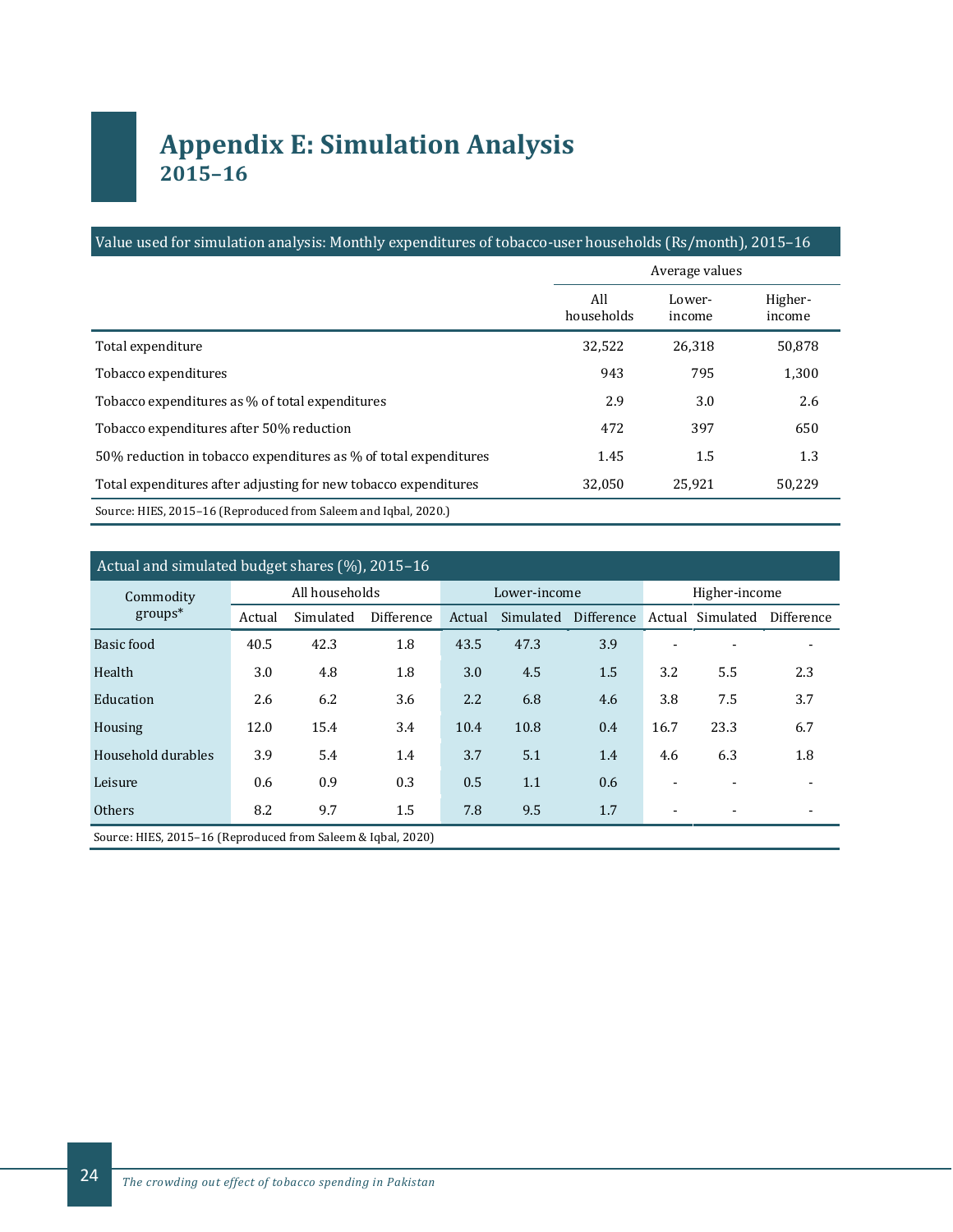| Simulated impact on intra-household expenditures (tobacco-user households), 2015-16<br>Rupees per month |               |                          |                                |             |  |  |  |  |  |
|---------------------------------------------------------------------------------------------------------|---------------|--------------------------|--------------------------------|-------------|--|--|--|--|--|
| Commodity groups*                                                                                       | Current       | Increase in              | % distribution of<br>increased |             |  |  |  |  |  |
|                                                                                                         | expenditure   | Simulated<br>expenditure | expenditure                    | expenditure |  |  |  |  |  |
|                                                                                                         |               |                          |                                |             |  |  |  |  |  |
| <b>Basic</b> food                                                                                       | 13,175        | 13,560                   | 385                            | 9.4         |  |  |  |  |  |
| Health                                                                                                  | 979           | 1,551                    | 572                            | 14.0        |  |  |  |  |  |
| Education                                                                                               | 849           | 1,975                    | 1,126                          | 27.5        |  |  |  |  |  |
| Housing                                                                                                 | 3,900         | 4,924                    | 1,024                          | 25.0        |  |  |  |  |  |
| Household durables                                                                                      | 1,279         | 1,725                    | 446                            | 10.9        |  |  |  |  |  |
| Leisure                                                                                                 | 182           | 289                      | 107                            | 2.6         |  |  |  |  |  |
| Others                                                                                                  | 2,681         | 3,116                    | 435                            | 10.6        |  |  |  |  |  |
| Total                                                                                                   | 23,045        | 27,140                   | 4,095                          | 100.0       |  |  |  |  |  |
| Lower-income                                                                                            |               |                          |                                |             |  |  |  |  |  |
| Basic food                                                                                              | 11,447        | 12,292                   | 845                            | 24.8        |  |  |  |  |  |
| Health                                                                                                  | 778           | 1,164                    | 386                            | 11.3        |  |  |  |  |  |
| Education                                                                                               | 577           | 1,763                    | 1,186                          | 34.8        |  |  |  |  |  |
| Housing                                                                                                 | 2,738         | 2,810                    | 72                             | 2.1         |  |  |  |  |  |
| Household durables                                                                                      | 978           | 1,333                    | 355                            | 10.4        |  |  |  |  |  |
| Leisure                                                                                                 | 139           | 292                      | 153                            | 4.5         |  |  |  |  |  |
| Others                                                                                                  | 2,061         | 2,471                    | 410                            | 12.0        |  |  |  |  |  |
| Total                                                                                                   | 18,718        | 22,125                   | 3,407                          | 100.0       |  |  |  |  |  |
|                                                                                                         | Higher-income |                          |                                |             |  |  |  |  |  |
| Health                                                                                                  | 1,612         | 2,738                    | 1,126                          | 16.0        |  |  |  |  |  |
| Education                                                                                               | 1,957         | 3,783                    | 1,826                          | 25.9        |  |  |  |  |  |
| Housing                                                                                                 | 8,491         | 11,724                   | 3,233                          | 45.9        |  |  |  |  |  |
| Household durables                                                                                      | 2,330         | 3,186                    | 857                            | 12.2        |  |  |  |  |  |
| Total                                                                                                   | 14,390        | 21,431                   | 7,041                          | 100.0       |  |  |  |  |  |
| Source: HIES, 2015-16 (Reproduced from Saleem & Iqbal, 2020)                                            |               |                          |                                |             |  |  |  |  |  |